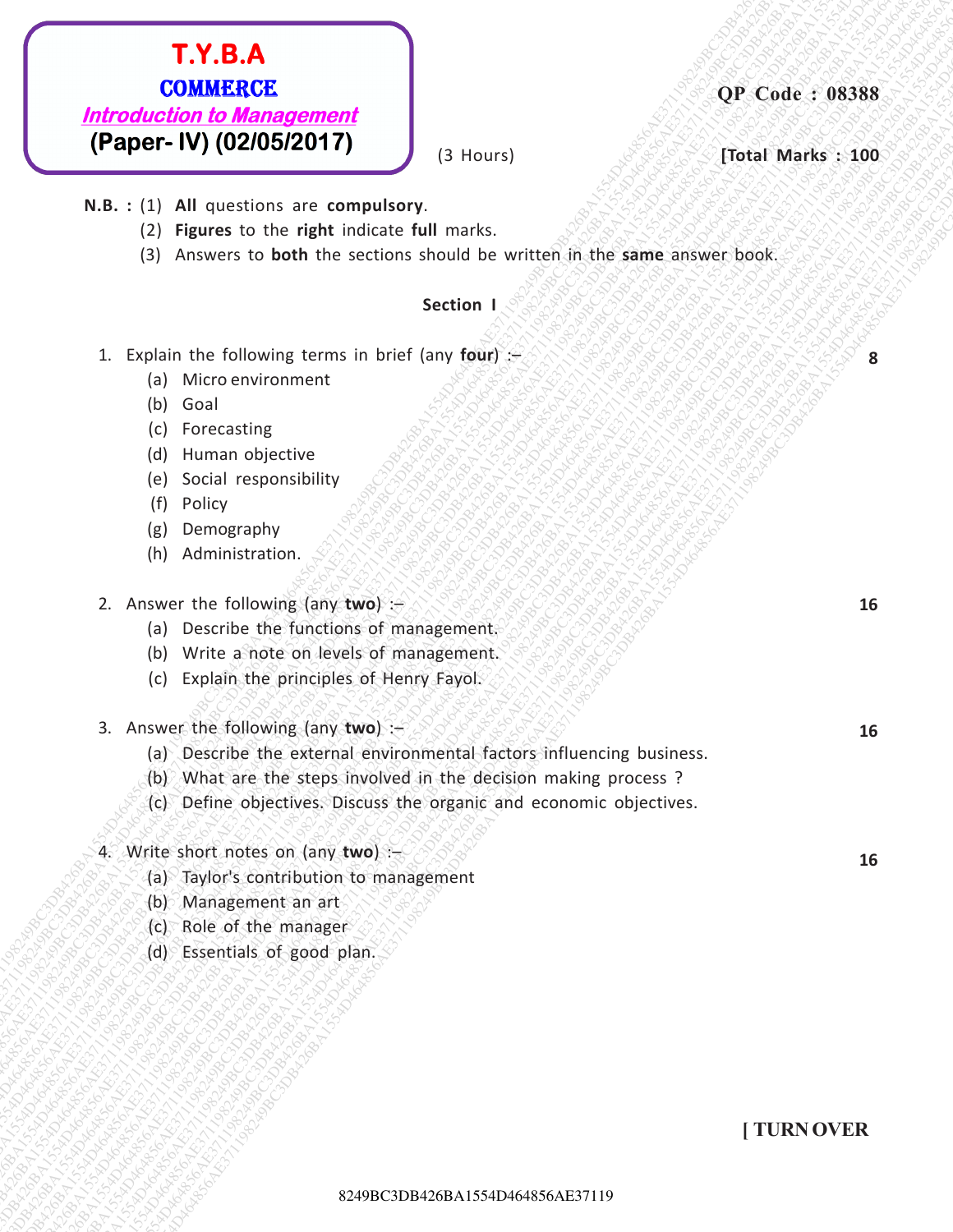#### **Section II**

2

- 5. Explain the following terms in brief (any **four**) :–
	- (a) Project organisation
	- (b) Decentralisation
	- (c) Quality
	- (d) Budget
	- (e) Informal organisation
	- (f) Responsibility
	- (g) Organisational manual
	- (h) Functional organisation.
- 6. Answer the following (any **two**) :–
	- (a) What are the barriers to delegation ? How to make the delegation effective ?
- 2<br>
8249 Section 11<br>
82449 Section 11<br>
14 Pointer urganisation<br>
16 Decembrialisto<br>
16 Decembrialisto<br>
16 Decembrialisto<br>
16 Decembrialisto<br>
16 Decembrialisto<br>
16 Decembrialisto<br>
18 Decembrialisto<br>
18 Decembrialisto<br>
16 Dec 8<br>
8249BA16 The Enlowing terms in brief (any four) -<br>
(a) Projection in the Case of the Case of the Case of the Case of the Case of the Case of the Case of the Case of the Case of the Case of the Case of the Case of the 824<br>
82410 Martin 11<br>
824 Boston Hart (and Young Constrained Internation Internation International International International International International International International International International Internatio 8249<br>
82441 BC3D4648 Experimental Constrained Constrained Constrained Constrained Constrained Constrained Constrained Constrained Constrained Constrained Constrained Constrained Constrained Constrained Constrained Constra 8249<br>
8249<br>
8249<br>
8249<br>
8249<br>
8249<br>
8249<br>
8249<br>
8249<br>
8249<br>
8249<br>
8249<br>
8249<br>
8249<br>
8249<br>
8249<br>
8249<br>
8249<br>
8249 Conseil and the minimized property of the support of the support of the minimized of the minimized property<br> 8249<br>
82496<br>
82496<br>
82496<br>
82496 BC3DB426<br>
82496 BC3DB426<br>
82496 BC3DB426<br>
82496 BC3DB4268<br>
82496 BC3DB426BA154D46<br>
82496 BC3DB426BA154D46<br>
82496 BC3DB426BA154D46<br>
82496 BC3DB426BA154D4 BC3D426BA1554D426BA1554D426BA1554D4<br> 3<br>
8249 Of Cunicipal Street of the following series in sind (see form four) –<br>
(b) Protocol Of the following terms<br>
(c) Bandalism<br>
(c) Responsible to the following lengths and<br>
(g) Reponsible the control of the following 2<br>
82 Codes the following terms in birth large four)  $\frac{1}{2}$ <br>
(b) Properties are consistents<br>
(c) Properties accounts of<br>
(c) Declares<br>
(b) Declares<br>
(b) Declares at the material of declares accounts of the consistent o 2<br>
82 Codes the following terms in birth large four)  $\frac{1}{2}$ <br>
(b) Properties are consistents<br>
(c) Properties accounts of<br>
(c) Declares<br>
(b) Declares<br>
(b) Declares at the material of declares accounts of the consistent o 2<br>
82 Codes the following terms in birth large four)  $\frac{1}{2}$ <br>
(b) Properties are consistents<br>
(c) Properties accounts of<br>
(c) Declares<br>
(b) Declares<br>
(b) Declares at the material of declares accounts of the consistent o 2<br>
82 Codes the following terms in birth large four)  $\frac{1}{2}$ <br>
(b) Properties are consistents<br>
(c) Properties accounts of<br>
(c) Declares<br>
(b) Declares<br>
(b) Declares at the material of declares accounts of the consistent o 2<br>
82 Codes the following terms in birth large four)  $\frac{1}{2}$ <br>
(b) Properties are consistents<br>
(c) Properties accounts of<br>
(c) Declares<br>
(b) Declares<br>
(b) Declares at the material of declares accounts of the consistent o 2<br>
8241041<br>
82441041 Point of December and Convention of the Convention of the Convention of the Convention of the Convention of the Convention of the Convention of the Convention of the Convention of the Convention of th 9<br>
824494 BC3D464 Conservation<br>
19 7 Procedure Conservation<br>
19 7 Procedure Conservation<br>
19 7 Procedure Conservation<br>
19 1 Conservation and the conservation of the conservation of the state of the state of the state of th 2<br>
824 Eugenin the tellswing terms in trial lawy fourty -<br>
(a) Polentic distance<br>
(b) Decemberation<br>
(d) Decemberation<br>
(d) Decemberation<br>
(g) Decemberation<br>
(g) Decemberation<br>
(g) Decemberation<br>
(g) Organisation<br>
(g) Wri 9<br>
8249 CHA Form of Balance Chan is a series to be the large four of  $\mu$  Decision (a) Decision (a) Decision (a) Decision (a) Decision (a) Decision (b) Changed a Captar Chansel (c) Interpret of Decision (a) Decision (b) C 2<br>
8249 BC3D44 BA164 Constrainers in brief (any four) -<br>
(a) Drecentral Bandarian<br>
(b) Drecentral Bandarian<br>
(c) Drecentral Bandarian<br>
(e) Drecentral Bandarian<br>
(b) Drecentral Bandarian<br>
(b) Drecentral Bandarian<br>
(a) Drec 2<br>
8249 BC426 AE3886<br>
5. Caplain the following terms in brief Lawy found -<br>
(a) Decentrations contact a manual<br>
(b) Decentrations are contact a manual<br>
(b) Decentrations are contact a manual<br>
(b) Sustainable to provide th 2<br>
824 Section II<br>
15. English Uniter International Terms in brief Leny four) –<br>
(a) Departed Management (a)<br>
(d) Graphite the constrained approximation<br>
(b) Sectional Departed Management (a)<br>
(b) Sectional Departed Manag 824<br>
82446 BA164 Coloring terms in brief (any four) -<br>
(b) Your Correct Deprivation<br>
(d) Baging C3DB434<br>
(c) Tournal organisation<br>
(d) Baging terms<br>
(d) Organisation<br>
(b) Organisation<br>
(b) Organisation<br>
(b) Organisation<br>
( (b) Write the limitation of committee form of organisation. Suggest the measures to make them effective.
	- (c) What is decentralisation ? Discuss the factors that influence decentralisation.
	- 7. Answer the following (any **two**) :–
		- (a) What is departmentation ? What are the different bases of departmentation ?
		- (b) Define co-ordination. Discuss the significance of co-ordination in the process of management.

-<u>01918 -</u>

- (c) Explain the steps in controlling process.
- 8. Write short notes on (any **two**) :–
	- (a) Advantages of line and staff
	- (b) Controlling techniques
	- (c) Span of control
	- (d) Organisational charts.

**10**

#### **[ TURN OVER**

**8**

**16**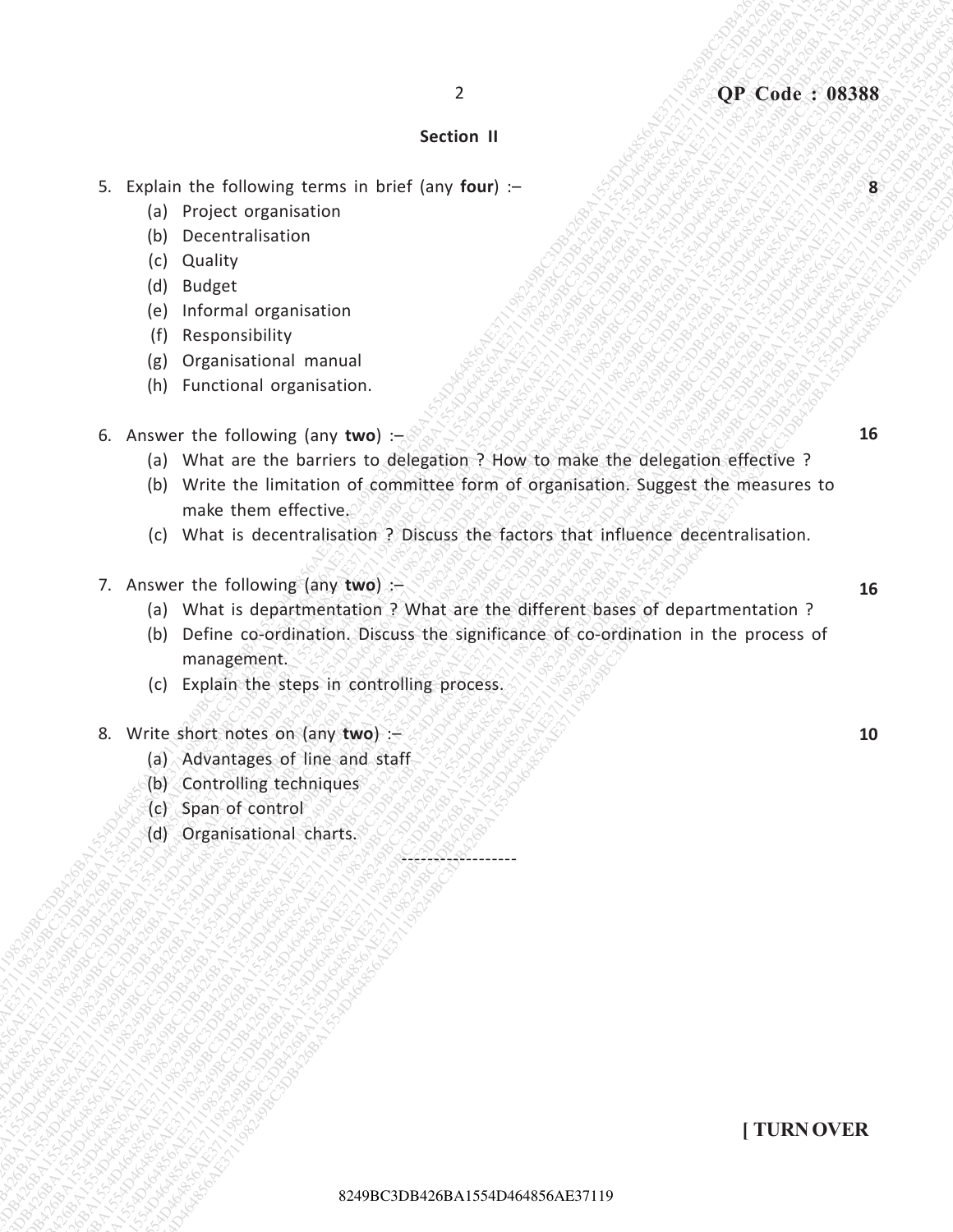#### (मराठी रूपांतर)

Э

 $(3 \pi H)$ 

एकूण गुण : १००

 $\boldsymbol{\mathcal{C}}$ 

१६

१६

१६

#### (१) सर्व प्रश्न अनिवार्य आहेत. सूचना :

- (२) उजवीकडील अंक प्रश्नांचे पूर्ण गुण दर्शवितात.
- (३) दोन्ही विभागांची उत्तरे एकाच<sup>ं</sup>उत्तरपत्रिकेत लिहावीते.
- $(y)$  मूळ इंग्रजी प्रश्न प्रमाण मानावेत.

## विभाग १

- १. खालील संज्ञा थोडक्यात स्पष्ट करा (कोणत्याही चारे) :÷
	- (अ) सूक्ष्म पर्यावरण
	- (क) ध्येय
	- (ब) पूर्व अंदाज
	- (ड) मानवी उद्दिष्ट
	- (इ) सामाजिक जबाबदारी
	- (फ) धोरण
	- (ग) लोकसंख्याशास्त्र
	- (ह) प्रशासन
- २. खालील प्रश्नांची उत्तरे लिहा (कोणतीही दोन) :-
	- (अ) व्यवस्थापनाच्या कार्याचे वर्णन करा.
	- (ब) व्यवस्थापनाचे स्तर या विषयावर टीपा लिहा.
	- (क) हेन्री फेयॉलची तत्त्वे स्पष्ट करा.
- ३. खालील प्रश्नांची उत्तरे लिहा (कोणतीही दोन) :-
	- (अ) उद्योगधद्यांवर परिणाम करणाऱ्या बहिर्गत पर्यावरणाच्या परिस्थितीचे वर्णन करा.
	- (ब) निर्णय प्रक्रियेत समाविष्ट टप्पे कोणते ?
	- (क) उद्दिष्ट या संकल्पनेची व्याख्या लिहा. मूलभूत व आर्थिक उद्दिष्टांची चर्चा करा.
- ४. टीपा लिहा (कोणतीही दोन):-
	- (अ) टेलरचा व्यवस्थापनातील वाटा
	- (ब) व्यवस्थापन एक कला
	- (क) व्यवस्थापकाची भूमिका
	- (ड) उत्तम नियोजनातील जरुरी मुद्दे.

**TURN OVER**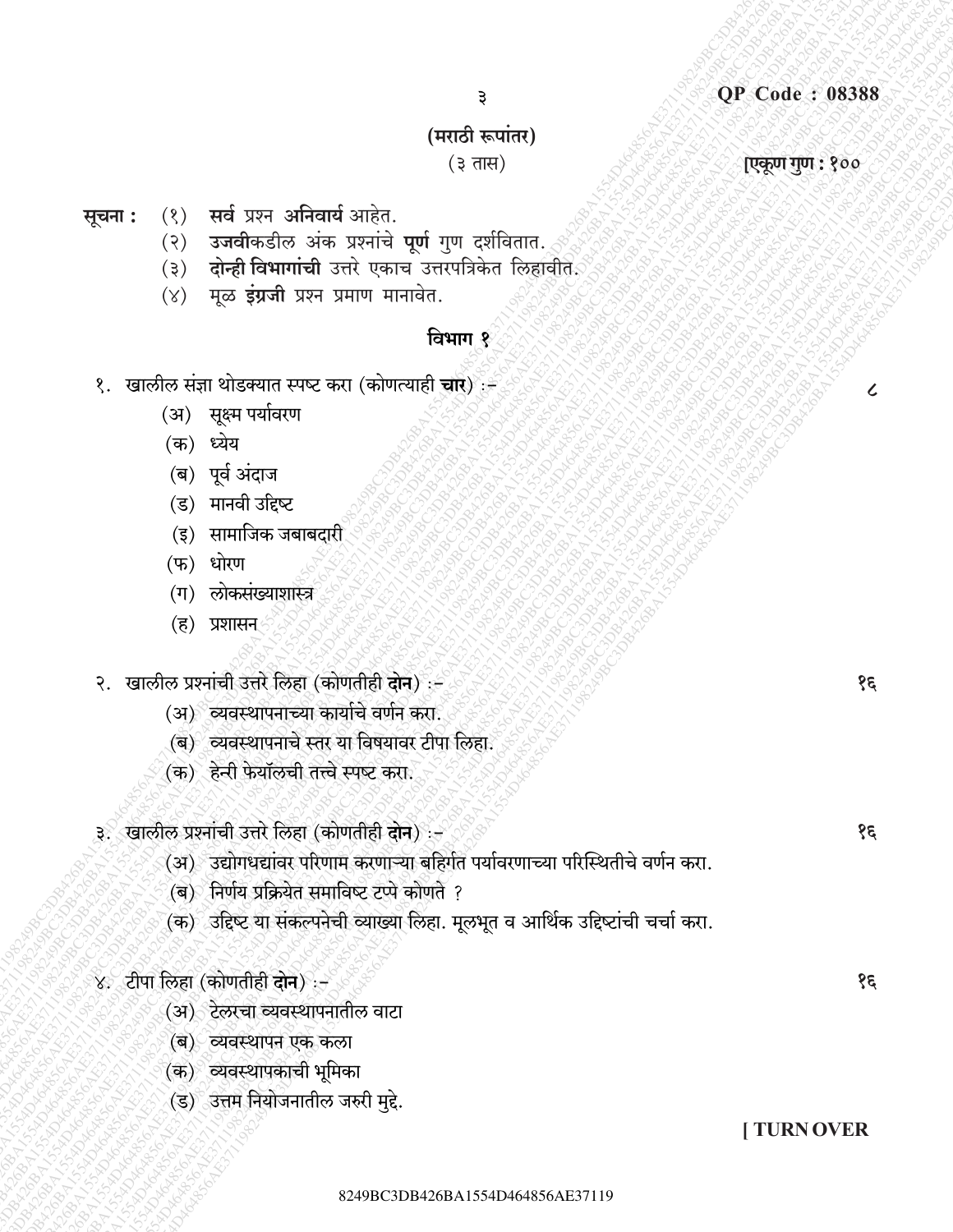$\mathcal{L}% _{G}(\theta)=\mathcal{L}_{G}(\theta)$ 

#### विभाग २

 $\times$ 

- ५. खालील संज्ञा थोडक्यात स्पष्ट करा (कोणत्याही **चार**) :-
	- (अ) प्रकल्प संघटना
	- (क) विकेंद्रीकरण
	- (ब) गुणवत्ता
	- (ड) अंदाजपत्रक
	- (इ) अनौपचारिक संघटन
	- $(\mathfrak{B})$  जबाबदारी
	- (ग) संघटनेचे पत्रक
	- (ह) कार्यात्मक संघटना.
- ६. खालील प्रश्नांची उत्तरे लिहा (कोणतीही दोन) ?
	- (अ) अधिकार प्रदानातील अडथळे कोणते ? अधिकार प्रदान प्रक्रिया कशाप्रकारे परिणाम का बनवता येईल.
	- (ब) समिती संघटनेच्या मर्यादा कोणत्या ? त्या परिणामकारी बनविण्यासाठीचे उपाय सुचवा.
	- (क) विकेंद्रीकरण म्हणजे काय ? विकेंद्रीकरणावर परिणाम करणाऱ्या घटकांची चर्चा करा.
- ७. खालील प्रश्नांची उत्तरे लिहा (कोणतीही दोन) :
	- (अ) विभागीकरण म्हणजे काय ? विभागीकरणाच्या विविध पद्धती कोणत्या ?
	- (ब) समन्वयाची व्याख्या लिहा. व्यवस्थापनाच्या प्रक्रियेतील व्यवस्थापनाचे महत्त्व विशद करा.
	- (क) नियंत्रण प्रक्रियेतील टप्पे स्पष्ट करा.
- ८. टीपा लिहा (कोणतीही दोन) :-
	- (अ) साखळी व सल्लागार संघटनेचे फायदे
	- (ब) नियंत्रण पद्धती
	- (क) नियंत्रण क्षेत्र
	- (ड) संघटनेचे तक्ते.

१६

१६

80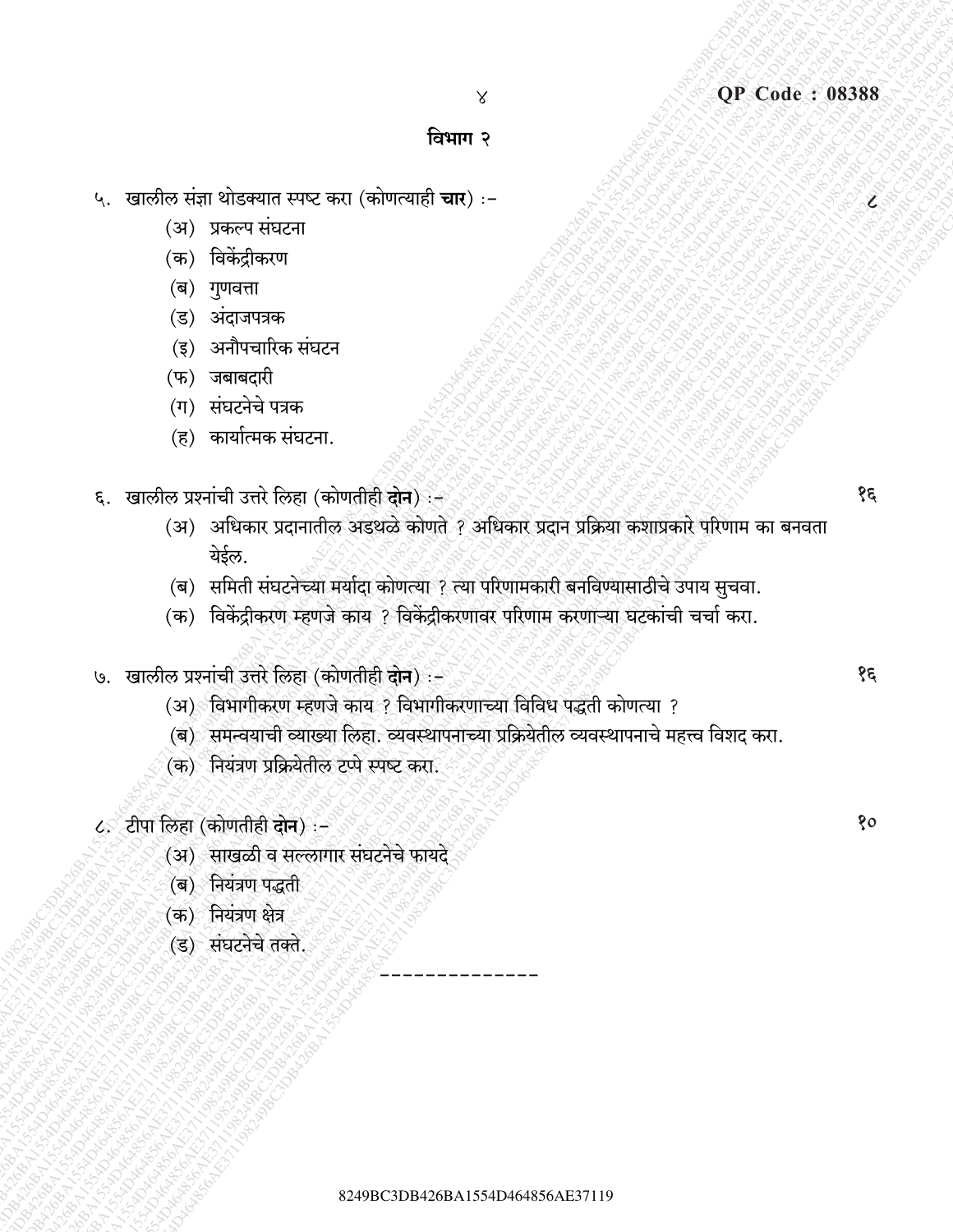#### **[Time: Three Hours]** *I. <b>SARE ANAGE ANAGE ANAGE AT A SERIES* **[Marks:80]**

- N.B: 1. All questions are compulsory.
	- 2. Figures to the right indicate full marks.
	- 3. Answer to both the sections to be written in the same answer book.

#### **SECTION I**

| <b>Human Resource Management</b><br>(Paper- V) (03/05/2017)<br>[Time: Three Hours]<br>[Marks:80]<br>Please check whether you have got the right question paper.<br>$N.B$ :<br>1. All questions are compulsory.<br>2. Figures to the right indicate full marks.<br>3. Answer to both the sections to be written in the same answer – book.<br><b>SECTIONI</b><br>Q.1<br>Explain the following terms in brief (any 4)<br>Human Resources Management<br>a)<br>Job Description<br>b)<br><b>Aptitude Test</b><br>c)<br>Panel Interview<br>d)<br>Induction<br>e)<br>Horn effect<br>f)<br>Human Skill<br>g)<br>h) Paired Comparison Method.<br>Q.2<br>Answer the following (any 2)<br>Discuss the Challengers of Human Resources Management due to Changing Business<br>a)<br>Environment.<br>b) What is Human Resources Planning? Discuss its importance.<br>c) Define Recruitment, Describe the various Internal Sources of Recruitment.<br>Answer the following (any 2)<br>Q.3<br>What is Interview? Discuss the limitation of Interview.<br>a)<br>b) Explain off - the $-$ job methods available for training of employees.<br>Define Performance Appraisal. Discuss its importance.<br>C)<br>Write Short Notes (any 2)<br>Q.4<br>Steps in Selection Process.<br>a)<br>Scope of Human Resource Development<br>b)<br><b>Managerial Skills</b><br>C)<br>d) Limitation of Performance Appraisal.<br><b>SECTION II</b><br>Q.5<br>Explain the following terms in brief (any 4)<br>a) Formal Group<br>b) Human Relations<br>c) Hygiene Factors<br>d) Employee morale<br>e) Noise in communication<br>Intellectual Leadership<br>F)<br>g) Safety Needs<br>h) Grievance<br>[P.T.0]<br>$\mathbf{1}$ | T.Y.B.A<br><b>COMMERCE</b> | Q.P. Code: 08389 |      |
|-----------------------------------------------------------------------------------------------------------------------------------------------------------------------------------------------------------------------------------------------------------------------------------------------------------------------------------------------------------------------------------------------------------------------------------------------------------------------------------------------------------------------------------------------------------------------------------------------------------------------------------------------------------------------------------------------------------------------------------------------------------------------------------------------------------------------------------------------------------------------------------------------------------------------------------------------------------------------------------------------------------------------------------------------------------------------------------------------------------------------------------------------------------------------------------------------------------------------------------------------------------------------------------------------------------------------------------------------------------------------------------------------------------------------------------------------------------------------------------------------------------------------------------------------------------------------------------------------------------------------------------------------------------------------------------------|----------------------------|------------------|------|
|                                                                                                                                                                                                                                                                                                                                                                                                                                                                                                                                                                                                                                                                                                                                                                                                                                                                                                                                                                                                                                                                                                                                                                                                                                                                                                                                                                                                                                                                                                                                                                                                                                                                                         |                            |                  |      |
|                                                                                                                                                                                                                                                                                                                                                                                                                                                                                                                                                                                                                                                                                                                                                                                                                                                                                                                                                                                                                                                                                                                                                                                                                                                                                                                                                                                                                                                                                                                                                                                                                                                                                         |                            |                  |      |
|                                                                                                                                                                                                                                                                                                                                                                                                                                                                                                                                                                                                                                                                                                                                                                                                                                                                                                                                                                                                                                                                                                                                                                                                                                                                                                                                                                                                                                                                                                                                                                                                                                                                                         |                            |                  |      |
|                                                                                                                                                                                                                                                                                                                                                                                                                                                                                                                                                                                                                                                                                                                                                                                                                                                                                                                                                                                                                                                                                                                                                                                                                                                                                                                                                                                                                                                                                                                                                                                                                                                                                         |                            |                  | (08) |
|                                                                                                                                                                                                                                                                                                                                                                                                                                                                                                                                                                                                                                                                                                                                                                                                                                                                                                                                                                                                                                                                                                                                                                                                                                                                                                                                                                                                                                                                                                                                                                                                                                                                                         |                            |                  | (16) |
|                                                                                                                                                                                                                                                                                                                                                                                                                                                                                                                                                                                                                                                                                                                                                                                                                                                                                                                                                                                                                                                                                                                                                                                                                                                                                                                                                                                                                                                                                                                                                                                                                                                                                         |                            |                  | (16) |
|                                                                                                                                                                                                                                                                                                                                                                                                                                                                                                                                                                                                                                                                                                                                                                                                                                                                                                                                                                                                                                                                                                                                                                                                                                                                                                                                                                                                                                                                                                                                                                                                                                                                                         |                            |                  | (10) |
|                                                                                                                                                                                                                                                                                                                                                                                                                                                                                                                                                                                                                                                                                                                                                                                                                                                                                                                                                                                                                                                                                                                                                                                                                                                                                                                                                                                                                                                                                                                                                                                                                                                                                         |                            |                  |      |
|                                                                                                                                                                                                                                                                                                                                                                                                                                                                                                                                                                                                                                                                                                                                                                                                                                                                                                                                                                                                                                                                                                                                                                                                                                                                                                                                                                                                                                                                                                                                                                                                                                                                                         |                            |                  | (08) |
|                                                                                                                                                                                                                                                                                                                                                                                                                                                                                                                                                                                                                                                                                                                                                                                                                                                                                                                                                                                                                                                                                                                                                                                                                                                                                                                                                                                                                                                                                                                                                                                                                                                                                         |                            |                  |      |
|                                                                                                                                                                                                                                                                                                                                                                                                                                                                                                                                                                                                                                                                                                                                                                                                                                                                                                                                                                                                                                                                                                                                                                                                                                                                                                                                                                                                                                                                                                                                                                                                                                                                                         |                            |                  |      |
|                                                                                                                                                                                                                                                                                                                                                                                                                                                                                                                                                                                                                                                                                                                                                                                                                                                                                                                                                                                                                                                                                                                                                                                                                                                                                                                                                                                                                                                                                                                                                                                                                                                                                         |                            |                  |      |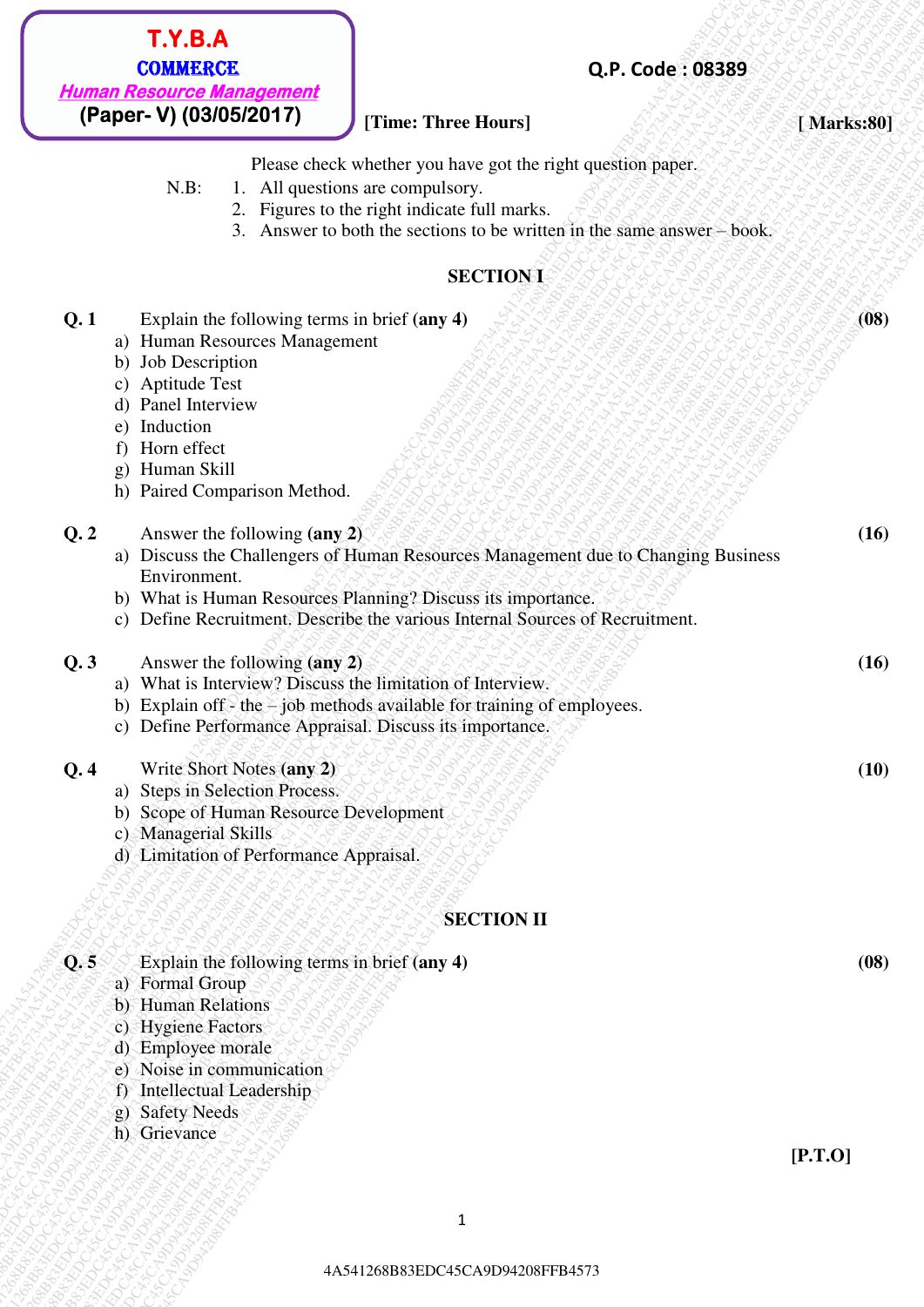|     | Q.P. Code: 08389                                                                                                                                                                                                                                      |                  |
|-----|-------------------------------------------------------------------------------------------------------------------------------------------------------------------------------------------------------------------------------------------------------|------------------|
|     |                                                                                                                                                                                                                                                       |                  |
| Q.6 | Answer the following (any 2)<br>a) What is a Group? What are the different types of group?<br>b) Explain the measures to be taken by Management to improve Human Relations.<br>c) Define Motivation. Discuss the assumptions of McGregor's Theory X.  | (16)             |
| Q.7 | Answer the following (any 2)<br>a) Discuss the factors affecting Employee Moral.<br>b) Define Communication. Describe the merits and limitation of Written and Oral<br>Communication.<br>c) Define Leadership. Discuss any four styles of leadership. | (16)             |
| Q.8 | Short Notes (any 2)<br>a) Leadership Qualities<br>b) Process of Group Formation<br><b>Changing Human Needs</b><br>$\mathcal{C}$ )<br>d) Motivating Factors                                                                                            | (10)             |
|     |                                                                                                                                                                                                                                                       |                  |
|     |                                                                                                                                                                                                                                                       |                  |
|     | <b>LOD ROOM ROOM</b><br>9798<br><b>PORTABLE</b><br><b>Poplar</b>                                                                                                                                                                                      |                  |
|     | <b>Land</b>                                                                                                                                                                                                                                           |                  |
|     |                                                                                                                                                                                                                                                       |                  |
|     |                                                                                                                                                                                                                                                       | $[\text{P.T.0}]$ |
|     | $\overline{2}$                                                                                                                                                                                                                                        |                  |
|     | 4A541268B83EDC45CA9D94208FFB4573                                                                                                                                                                                                                      |                  |
|     |                                                                                                                                                                                                                                                       |                  |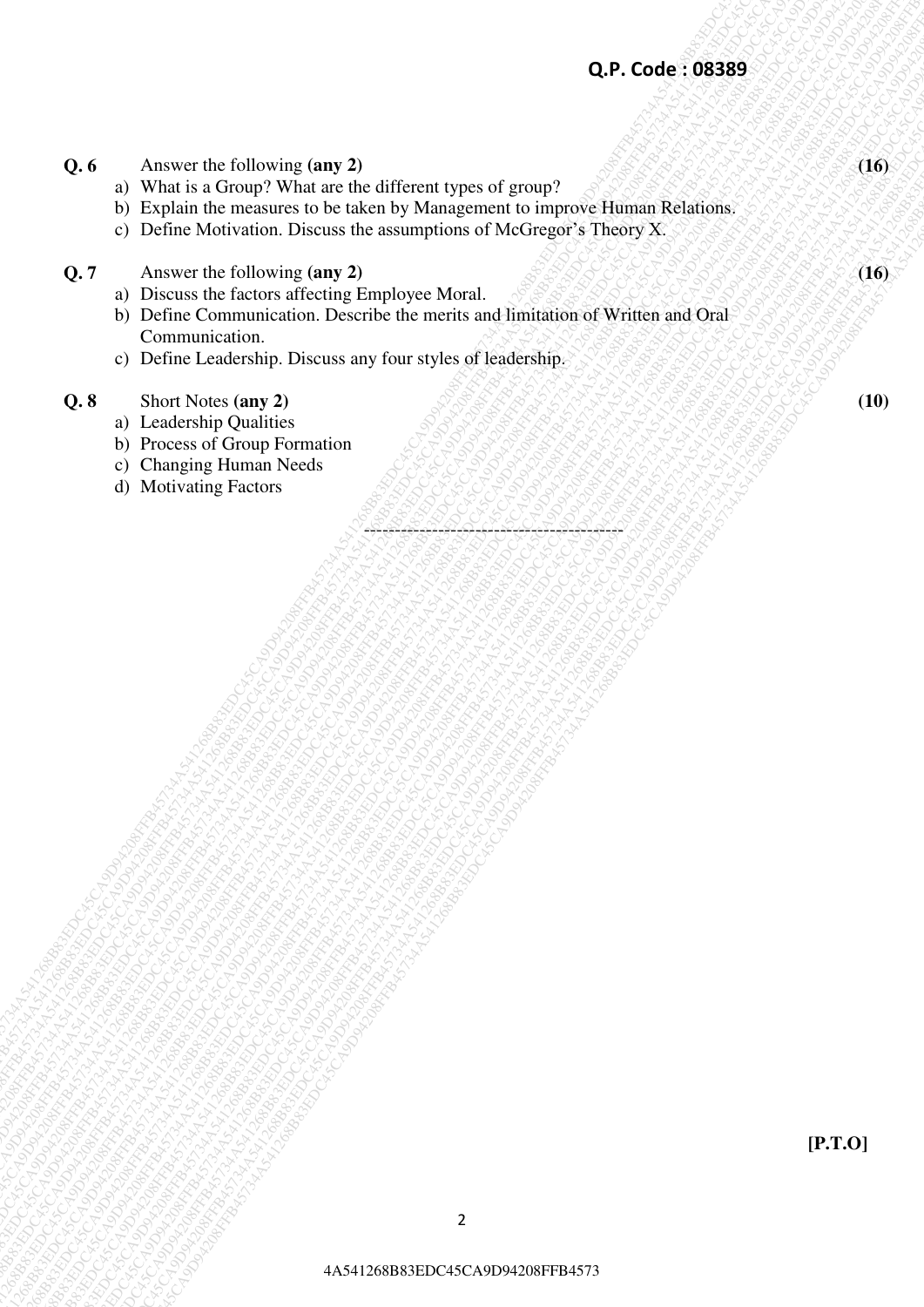#### **[**वेळ**:** तीन तास**] [** गणु **:**८०**]**

सूचना: 1. सर्व प्रश्न अनिवार्य आहेत.

- 2. उजवीकडील अंक प्रश्नाचे पूर्ण गुण दर्शवितात.
- 3. दोन्ही विभागांची उत्तरे एकाच उत्तर-पत्रिकेत लिहा. मूळ इंग्रजी प्रश्न प्रमाण मानावेत.

#### **विभाग १**

- **प्र. १** खालील संज्ञाचे थोडक्यात स्पष्टीकरण लिहा. **(कोणत्याही चार)** 
	- अ) मानवी संसाधन व्यवस्थापन
	- ब) कामाचे स्वरूप
	- क) कल चाचणी
	- ड) पॅनल मुलाखत
	- इ) प्रनतष्ठापना
	- फ) हॉर्न परिणाम
	- ग) मानवी कौशल्य
	- ह) जोडलेली तुलना पद्धती

#### **प्र. २** खालील प्रश्नाȲची उत्तरे ललहा **(कोणतेही दोन)**

- 4A541268B83EDC45CA9D94208FFB45734A541268B83EDC45CA9D94208FFB45734A541268B83EDC45CA9D94208FFB45734A541268B83EDC45CA9D94208FFB45734A541268B83EDC45CA9D94208FFB45734A541268B83EDC45CA9D94208FFB4573 Q.P. Code: 08389<br>  $\frac{1}{2}$ <br>  $\frac{1}{2}$   $\frac{1}{3}$   $\frac{1}{3}$   $\frac{1}{3}$   $\frac{1}{3}$   $\frac{1}{3}$   $\frac{1}{3}$   $\frac{1}{3}$   $\frac{1}{3}$   $\frac{1}{3}$   $\frac{1}{3}$   $\frac{1}{3}$   $\frac{1}{3}$   $\frac{1}{3}$   $\frac{1}{3}$   $\frac{1}{3}$   $\frac{1}{3}$   $\frac{1}{3}$   $\frac{1}{3}$   $\$ Q.P. Code: :08389<br>  $\frac{1}{2}$ <br>  $\frac{1}{2}$ <br>  $\frac{1}{2}$ <br>  $\frac{1}{2}$ <br>  $\frac{1}{2}$ <br>  $\frac{1}{2}$ <br>  $\frac{1}{2}$ <br>  $\frac{1}{2}$ <br>  $\frac{1}{2}$ <br>  $\frac{1}{2}$ <br>  $\frac{1}{2}$ <br>  $\frac{1}{2}$ <br>  $\frac{1}{2}$ <br>  $\frac{1}{2}$ <br>  $\frac{1}{2}$ <br>  $\frac{1}{2}$ <br>  $\frac{1}{2}$ <br>  $\frac{1}{2}$ <br>  $\frac{$ Q.P. Code: 08389<br>  $\frac{4\sqrt{2}}{2}$ <br>  $\frac{4\sqrt{2}}{2}$  and  $\frac{4\sqrt{2}}{2}$ <br>  $\frac{4\sqrt{2}}{2}$  and  $\frac{4\sqrt{2}}{2}$ <br>  $\frac{4\sqrt{2}}{2}$  and  $\frac{4\sqrt{2}}{2}$ <br>  $\frac{4\sqrt{2}}{2}$  and  $\frac{4\sqrt{2}}{2}$ <br>  $\frac{4\sqrt{2}}{2}$  and  $\frac{4\sqrt{2}}{2}$ <br>  $\frac{4\sqrt{2}}{2$ Q.P. Code: 08389<br>  ${284.43-433489}$ <br>  ${20.45-433489}$ <br>  ${20.45-433489}$ <br>  ${20.45-433489}$ <br>  ${20.45-433489}$ <br>  ${20.45-433489}$ <br>  ${20.45-433489}$ <br>  ${20.45-433489}$ <br>  ${20.45-433489}$ <br>  ${20.45-433489}$ <br>  ${20.45-433489}$ <br>  ${20$ Q.P. Code: 08889<br>  $\frac{1}{2}$  code:  $\frac{1}{2}$  code:  $\frac{1}{2}$  code:  $\frac{1}{2}$  code:  $\frac{1}{2}$  code:  $\frac{1}{2}$  code:  $\frac{1}{2}$  code:  $\frac{1}{2}$  code:  $\frac{1}{2}$  code:  $\frac{1}{2}$  code:  $\frac{1}{2}$  code:  $\frac{1}{2}$  code:  $\frac{1}{2}$  c 42.  $Q,P$  Code: 198389<br>
42.  $\frac{1}{2}$   $\frac{1}{2}$   $\frac{1}{2}$   $\frac{1}{2}$   $\frac{1}{2}$   $\frac{1}{2}$   $\frac{1}{2}$   $\frac{1}{2}$   $\frac{1}{2}$   $\frac{1}{2}$   $\frac{1}{2}$   $\frac{1}{2}$   $\frac{1}{2}$   $\frac{1}{2}$   $\frac{1}{2}$   $\frac{1}{2}$   $\frac{1}{2}$   $\frac{1}{2}$   $\frac{1}{2}$   $\frac$ Q.P. Code : 03389<br>  $\frac{1}{2}$ <br>  $\frac{1}{2}$ <br>  $\frac{1}{2}$ <br>  $\frac{1}{2}$ <br>  $\frac{1}{2}$ <br>  $\frac{1}{2}$ <br>  $\frac{1}{2}$ <br>  $\frac{1}{2}$ <br>  $\frac{1}{2}$ <br>  $\frac{1}{2}$ <br>  $\frac{1}{2}$ <br>  $\frac{1}{2}$ <br>  $\frac{1}{2}$ <br>  $\frac{1}{2}$ <br>  $\frac{1}{2}$ <br>  $\frac{1}{2}$ <br>  $\frac{1}{2}$ <br>  $\frac{1}{2}$ <br>  $\frac{$ Q.P. Code : 05389<br>  $\frac{1}{2}$ <br>  $\frac{1}{2}$ <br>  $\frac{1}{2}$ <br>  $\frac{1}{2}$ <br>  $\frac{1}{2}$ <br>  $\frac{1}{2}$ <br>  $\frac{1}{2}$ <br>  $\frac{1}{2}$ <br>  $\frac{1}{2}$ <br>  $\frac{1}{2}$ <br>  $\frac{1}{2}$ <br>  $\frac{1}{2}$ <br>  $\frac{1}{2}$ <br>  $\frac{1}{2}$ <br>  $\frac{1}{2}$ <br>  $\frac{1}{2}$ <br>  $\frac{1}{2}$ <br>  $\frac{1}{2}$ <br>  $\frac{$ Q.P. Code : 05389<br>  $\frac{1}{2}$ <br>  $\frac{1}{2}$ <br>  $\frac{1}{2}$ <br>  $\frac{1}{2}$ <br>  $\frac{1}{2}$ <br>  $\frac{1}{2}$ <br>  $\frac{1}{2}$ <br>  $\frac{1}{2}$ <br>  $\frac{1}{2}$ <br>  $\frac{1}{2}$ <br>  $\frac{1}{2}$ <br>  $\frac{1}{2}$ <br>  $\frac{1}{2}$ <br>  $\frac{1}{2}$ <br>  $\frac{1}{2}$ <br>  $\frac{1}{2}$ <br>  $\frac{1}{2}$ <br>  $\frac{1}{2}$ <br>  $\frac{$ Q.P. Code : 05389<br>  $\frac{1}{2}$ <br>  $\frac{1}{2}$ <br>  $\frac{1}{2}$ <br>  $\frac{1}{2}$ <br>  $\frac{1}{2}$ <br>  $\frac{1}{2}$ <br>  $\frac{1}{2}$ <br>  $\frac{1}{2}$ <br>  $\frac{1}{2}$ <br>  $\frac{1}{2}$ <br>  $\frac{1}{2}$ <br>  $\frac{1}{2}$ <br>  $\frac{1}{2}$ <br>  $\frac{1}{2}$ <br>  $\frac{1}{2}$ <br>  $\frac{1}{2}$ <br>  $\frac{1}{2}$ <br>  $\frac{1}{2}$ <br>  $\frac{$  $Q.P. Code: 98389$ <br>  $Q.P. Code: 98389$ <br>  $Q.P. Code: 98389$ <br>  $Q.P. Code: 98389$ <br>  $Q.P. Code: 98389$ <br>  $Q.P. Code: 98389$ <br>  $Q.P. Code: 98389$ <br>  $Q.P. Code: 98389$ <br>  $Q.P. Code: 98389$ <br>  $Q.P. Code: 98389$ <br>  $Q.P. Code: 98389$ <br>  $Q.P. Code: 98389$ <br>  $Q.P. Code: 98389$ <br>  $Q.P. Code: 98389$ <br>  $Q.P. Code: 9838$ 4A541268B83EDC45CA9D94208FFB45734A541268B83EDC45CA9D94208FFB45734A541268B83EDC45CA9D94208FFB45734A541268B83EDC45CA9D94208FFB45734A541268B83EDC45CA9D94208FFB45734A541268B83EDC45CA9D94208FFB4573 4A541268B83EDC45CA9D94208FFB45734A541268B83EDC45CA9D94208FFB45734A541268B83EDC45CA9D94208FFB45734A541268B83EDC45CA9D94208FFB45734A541268B83EDC45CA9D94208FFB45734A541268B83EDC45CA9D94208FFB4573 Q.P. Code: 08383<br>  $\mu$ mas:  $\mu$  and two shown of the mass of the mass of the mass of the mass of the mass of the mass of the mass of the mass of the mass of the mass of the mass of the mass of the mass of the mass of the Q.P. Code: 08389<br>
Hack-thereby Cape is a straighted since and a straight and the straight and the straight and the straight and the straight and the straight and the straight and the straight and the straight and the stra Q.P. Code : 03389<br>
42471268 EDC45CA9 FFB41268 SUPER SUPER CONTENTS CARD (ASSESS)<br>
4248 CA9D94208 SUPER SUPER SUPER CONTENTS CARD (AND CHE CAPITAL CASE)<br>
4348 CA9D94208 SUPER CONTENTS CARD (AND CHE CAPITAL CASE)<br>
4348 CA9D Q. P. Code: 08389<br>  $\sqrt{2\pi}$  2. 274444268 ais which yiel and also demonstrate.<br>
2. 274444268 ais which yiel and active the space of the space of the space of the space of the space of the space of the space of the space o Q.P. Code : 083893<br>  $\frac{1}{2}$  code: 083893<br>  $\frac{1}{2}$  code: 083893<br>  $\frac{1}{2}$  code: 083893<br>  $\frac{1}{2}$  code: 08412641268 ais swarth and section and the section and the section and the section and the section and the sectio Q.P. Code: 083883<br>  $\frac{1}{2(240)}$ <br>  $\frac{1}{2}(349)$  and  $\frac{1}{2}(349)$  and  $\frac{1}{2}(349)$  and  $\frac{1}{2}(349)$  and  $\frac{1}{2}(349)$  and  $\frac{1}{2}(349)$  and  $\frac{1}{2}(349)$  and  $\frac{1}{2}(349)$  and  $\frac{1}{2}(349)$  and  $\frac{1}{2}(349)$  and  $\frac{1}{2$ अ) बदलत्या व्यावसायिक पर्यावरणामुळे मानवी संसाधन व्यावस्थापानात येणाऱ्या आव्हानाची चचो करा.
	- ब) मानवी संसाधन नियोजन म्हणजे कार्य? मानवी संसाधन नियोजनाचे महत्व स्पष्ट करा.
	- क) भरतीच्या व्याख्या लिहा. भरतीच्या अंतर्गत स्त्रोत विशद करा.
	- **प्र. ३** खालील प्रश्नाȲची उत्तरे ललहा **(कोणतेही दोन).**
		- अ) मुलाखत म्हणजे काय? मुलाखतीच्या अडथळ्याची चचो करा.
		- ब) कमेचाऱ्यांना देण्यात येणाऱ्या 'कामावरील प्रशिक्षण' पद्धती स्पष्ट करा.
		- क) कार्यसिद्धी मुल्यामापानाच्या व्याख्या लिहा. त्याचे महत्व स्पष्ट करा.

#### **प्र. ४** टीपा ललहा **(कोणत्याही दोन).**

- अ) ननवड प्रक्रिर्ेतील टप्पे
- ब) मानवी संसाधन विकासाची व्याप्ती
- क) व्यवस्थापन कौशल्य
- ड) कार्य मूल्यमापन मर्यादा

**(०८)** 

**(१६)** 

**(१६)** 

**(१०)**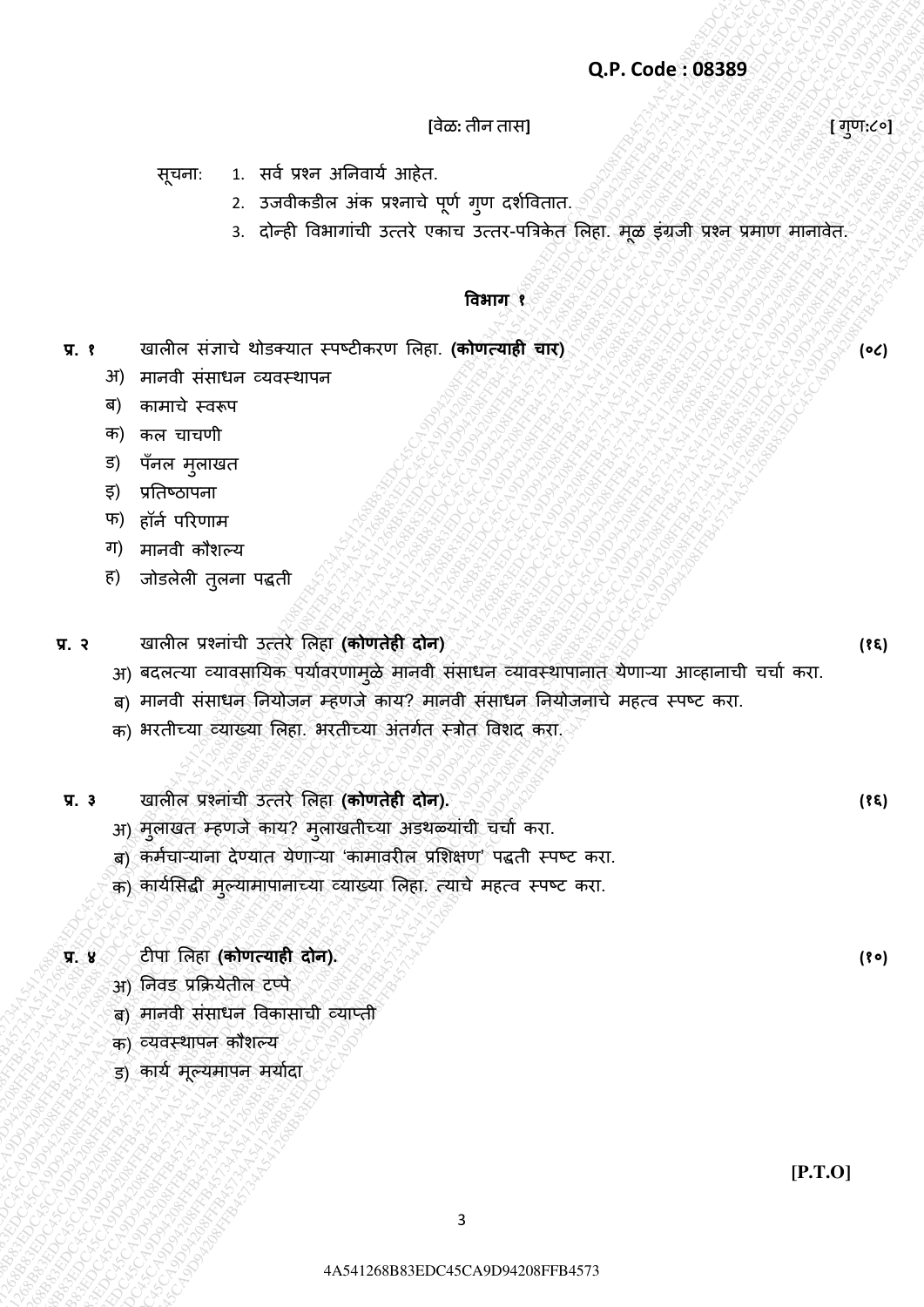#### **विभाग २**

- **प्र. ५** खालील संज्ञाचे थोडक्यात स्पष्टीकरण लिहा. **(कोणत्याही चार).** 
	- अ) औपचाररक गट
	- ब) मानवी सबध
	- क) आरोग्यशास्त्र विषयक घटक
	- ड) कर्मचाऱ्याचे मनौधेर्य
	- इ) सदेशवहनातील गोगाट
	- फ) बौद्धिक नेतृत्व
	- ग) सरुक्षा गरजा
	- ह) तक्रार
- **प्र. ६** खालील प्रश्नाȲची उत्तरे ललहा. **(कोणतेही दोन)**
	- अ) गट म्हणजे काय? गटाचे विविध प्रकार कोणते?
	- ब) व्यवस्थापनाने मानवी सबध सुधरण्यासाठी करावयाचे उपाय स्पष्ट कर.
	- क) अभिप्रेरणाची व्याख्या लिहा. मकग्रेगोरचा क्ष सिद्धाताची चचो करा.
- **प्र. ७** खालील प्रश्नाची उत्तरे ललहा **(कोणत्याही दोन).** 
	- अ) कर्मचाऱ्याच्या मनौधैर्यावर परिणाम करणाऱ्या घटकाची चचो करा.
- (a)  $P$  (a)  $P$  (a)  $P$  (a)  $P$  (a)  $P$  (a)  $P$  (a)  $P$  (a)  $P$  (a)  $P$  (a)  $P$  (a)  $P$  (a)  $P$  (a)  $P$  (a)  $P$  (a)  $P$  (a)  $P$  (a)  $P$  (a)  $P$  (a)  $P$  (b)  $P$  (b)  $P$  (b)  $P$  (c)  $P$  (c)  $P$  (c)  $P$  (c)  $P$  (c)  $P$  (c) Q.P. Code: 08389<br>
4 and in the stamp of the stamp of the stamp of the stamp of the stamp of the stamp of the stamp of the stamp of the stamp of the stamp of the stamp of the stamp of the stamp of the stamp of the stamp of Q.P. Code: 98389<br>
4.4 Starfa a fixed of the result are different first, reduces and control and the result and the result and the results of the results of the results of the results of the results of the results of the r Q.P. Code: 08389<br>
434)  $\frac{1}{2}$  and  $\frac{1}{2}$  and  $\frac{1}{2}$  and  $\frac{1}{2}$  and  $\frac{1}{2}$  and  $\frac{1}{2}$  and  $\frac{1}{2}$  and  $\frac{1}{2}$  and  $\frac{1}{2}$  and  $\frac{1}{2}$  and  $\frac{1}{2}$  and  $\frac{1}{2}$  and  $\frac{1}{2}$  and  $\frac{1}{2}$  and  $\$ Q.P. Code: 083899<br>  $\mathbf{X} \cdot \mathbf{q}$  unit-fit with the control control fits. (whereast with  $\mathbf{q}$ , and the control of the control of the control of the control of the control of the control of the control of the control Q. P. Sundari simulti alternati average content of the street and the street and the street and the street and the street and the street and the street and the street and the street and the street and the street and the s 4A541268B83EDC45CA9D94208FFB45734A541268B83EDC45CA9D94208FFB45734A541268B83EDC45CA9D94208FFB45734A541268B83EDC45CA9D94208FFB45734A541268B83EDC45CA9D94208FFB45734A541268B83EDC45CA9D94208FFB4573 4A541268B83EDC45CA9D94208FFB45734A541268B83EDC45CA9D94208FFB45734A541268B83EDC45CA9D94208FFB45734A541268B83EDC45CA9D94208FFB45734A541268B83EDC45CA9D94208FFB45734A541268B83EDC45CA9D94208FFB4573 Q.P. Code: 05389<br>  $Q = \sqrt{3}$  and a straight of the straight of the straight of the straight of the straight of the straight of the straight of the straight of the straight of the straight of the straight of the straight of Q.P. Code: 05389<br>  $Q = \sqrt{3}$  and a straight of the straight of the straight of the straight of the straight of the straight of the straight of the straight of the straight of the straight of the straight of the straight of Q.P. Code: 05389<br>  $Q = \sqrt{3}$  and a straight of the straight of the straight of the straight of the straight of the straight of the straight of the straight of the straight of the straight of the straight of the straight of  $Q,P$ ,  $C_0A_0e_1 + R_1P$ <br>  $Q, P$ ,  $Q, \frac{Q}{\sqrt{2}}$ <br>  $Q, \frac{Q}{\sqrt{2}}$  and  $\frac{Q}{\sqrt{2}}$ <br>  $Q, \frac{Q}{\sqrt{2}}$  and  $\frac{Q}{\sqrt{2}}$ <br>  $Q, \frac{Q}{\sqrt{2}}$  and  $\frac{Q}{\sqrt{2}}$ <br>  $Q, \frac{Q}{\sqrt{2}}$  and  $\frac{Q}{\sqrt{2}}$  and  $\frac{Q}{\sqrt{2}}$ <br>  $Q, \frac{Q}{\sqrt{2}}$  and  $\frac{Q}{$ 4A541268B83EDC45CA9D94208FFB45734A541268B83EDC45CA9D94208FFB45734A541268B83EDC45CA9D94208FFB45734A541268B83EDC45CA9D94208FFB45734A541268B83EDC45CA9D94208FFB45734A541268B83EDC45CA9D94208FFB4573 Q.P. Code: 58389<br>
4<br>
4 African Francisco Persons (continent Real (editors and C45<br>
23 African Ferman<br>
23 African Ferman<br>
23 African Ferman<br>
23 African Ferman<br>
24 African Ferman<br>
4 African Ferman<br>
4 African Ferman<br>
4 Afric Q.P. Code : 08383<br>  $\alpha$ , a continue there are<br>
30 particular for the state of the state of the state of the state of the state of the state of the state of the state of the state of the state of the state of the state of Q.P. Code: 08389<br>  $\mathbf{Q}$ .P. Code: 08389<br>  $\mathbf{P}$ , P. code: 16734<br>  $\mathbf{P}$ , P. code: 1674<br>  $\mathbf{P}$ , P. code: 1674<br>  $\mathbf{P}$ , P. code: 1674<br>  $\mathbf{P}$ , P. code: 1674<br>  $\mathbf{P}$ , P. code: 1674<br>  $\mathbf{P}$ , P. code: 1674<br>  $\$ Q.P. Code : 03389<br>
42.9 and min distribute one<br>
43.14 and minutive fibres are accounted in the contemplated and<br>
43.14 and minutive fibres are accounted and the contemplated and the set of the contemplated and the set of t Q.P.Code: 08389<br>
4. 9 dender a sero interaction conduction interaction interactions<br>
24 A34 and The C45 A544126 FFB4 6734<br>
24 A544126 FFB4 6734<br>
25 A544126 FFB4 6734<br>
25 A544126 FFB45744 A544 and end of the series of the s Q.P. Code: 083839<br>
The main of the main of the main of the main of the main of the main of the main of the main of the main of the main of the main of the main of the main of the main of the main of the main of the main of Q.P. Condited viewer describes conditioners in the condition of the condition of the condition of the condition of the condition of the condition of the condition of the condition of the condition of the condition of the c ंब) सदेशवहनाची व्याख्या लिहा. तोडी व लेखी सदेशवाहनाच्या गुणवत्ता आणि मर्यादा विषद करा.
	- क) नेतृत्वाची व्याख्या लिहा.. नेतृत्वाच्या कोणत्याही चार प्रकाराची चचो करा.

------------------------------------------

- **प्र. ८** टीपा ललहा **(कोणत्याही दोन)**
	- अ) नेतृत्वाचे गुण
	- ब) गट निर्मितीचे प्रक्रिया
	- क) बदलत्र्ा मानवी गरजा
	- ड) अलभप्रेरणेचे घटक

**(१६)** 

**(08)** 

**(१०)** 

**(१६)**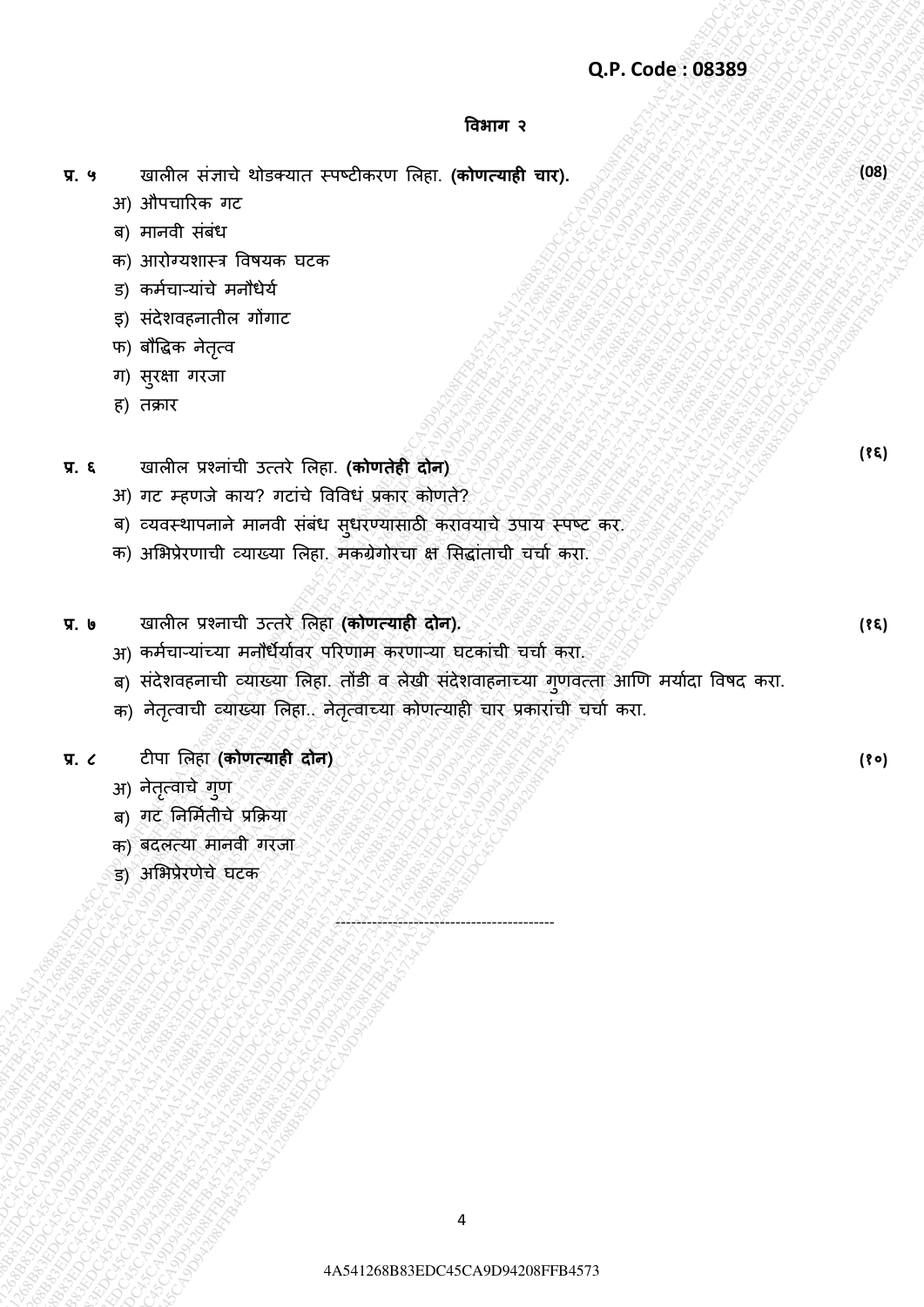381C8C6ECCOE33892<br> **Example Students |** (25 Hours) **CPC Code : 08392**<br>
CD. & Other Students | (3 Hours) [Total Marks : 80<br>
UQ. Bother Students about attempt any five questions form C, No. 16 8.<br>
(3) CJND Students about at 381C8C5EE3389FCC0E1CC138DC2B1878381C8C5EE3389FCC0E1CC138DC2B1878381C8C5EE3389FCC0E1CC138DC2B1878381C8C5EE3389FCC0E1CC138DC2B1878381C8C5EE3389FCC0E1CC138DC2B1878381C8C5EE3389FCC0E1CC138DC2B1878 3 CREATIVE CONTENT CONTENT CONTENT CONTENT CONTENT CONTENT CONTENT CONTENT CONTENT CONTENT CONTENT CONTENT CONTENT CONTENT CONTENT CONTENT CONTENT CONTENT CONTENT CONTENT CONTENT CONTENT CONTENT CONTENT CONTENT CONTENT CO **EXAMPLE TO A CONSULTATION**<br> **Changer May one Students (State 10)** (25 Hours) (21 Hours) (Total Marks : 30<br>
IDOL & Other Students about attempt any the questions for O. No. 1 16 E<br>
(8) IDOL Students about attempt any the TV = 8.<br>
Convertices: 38<br>
Clepar-VI) (040526217)<br>
Regular Students 1<br>
1Clepar-VI) (040526217)<br>
N.B. (1) Begular Students I (3 Hours) [Total Marks : 100<br>
N.B. (1) Equival converted in the origin of the proposition CM b. 1 T.Y.B.A.<br>
(**Paper-VI) (348529717)**<br> **E2:** Hours) **CPC Code : 08382**<br> **RB.** (1) **Declares Street of the Street of the Street of the Street of the Street of the Street of the Street of the Street of the Street of the Street** 381 CREATIVE CONTECTS TO THE CONTECTS CONTECTS CONTECTS CONTECTS CONTECTS CONTECTS CONTECTS CONTECTS CONTECTS CONTECTS CONTECTS CONTECTS CONTECTS CONTECTS CONTECTS CONTECTS CONTECTS CONTECTS CONTECTS CONTECTS CONTECTS CONT 381C8C5EE3389FCC0E1CC138DC2B1878381C8C5EE3389FCC0E1CC138DC2B1878381C8C5EE3389FCC0E1CC138DC2B1878381C8C5EE3389FCC0E1CC138DC2B1878381C8C5EE3389FCC0E1CC138DC2B1878381C8C5EE3389FCC0E1CC138DC2B1878 381C8C5EE3389FCC0E1CC138DC2B1878381C8C5EE3389FCC0E1CC138DC2B1878381C8C5EE3389FCC0E1CC138DC2B1878381C8C5EE3389FCC0E1CC138DC2B1878381C8C5EE3389FCC0E1CC138DC2B1878381C8C5EE3389FCC0E1CC138DC2B1878 381C8C5EE3389FCC0E1CC138DC2B1878381C8C5EE3389FCC0E1CC138DC2B1878381C8C5EE3389FCC0E1CC138DC2B1878381C8C5EE3389FCC0E1CC138DC2B1878381C8C5EE3389FCC0E1CC138DC2B1878381C8C5EE3389FCC0E1CC138DC2B1878 381C8C5EE3389FCC0E1CC138DC2B1878381C8C5EE3389FCC0E1CC138DC2B1878381C8C5EE3389FCC0E1CC138DC2B1878381C8C5EE3389FCC0E1CC138DC2B1878381C8C5EE3389FCC0E1CC138DC2B1878381C8C5EE3389FCC0E1CC138DC2B1878 381C8C5EE3389FCC0E1CC138DC2B1878381C8C5EE3389FCC0E1CC138DC2B1878381C8C5EE3389FCC0E1CC138DC2B1878381C8C5EE3389FCC0E1CC138DC2B1878381C8C5EE3389FCC0E1CC138DC2B1878381C8C5EE3389FCC0E1CC138DC2B1878 T.Y.B.A<br>
(Paper-Vi) (04/05/2017)<br>
Regular Students ]<br>
IC2: Hours) (2-10-urs) (Total Marks : 80<br>
IDOL & Other Students and its computation from C. No. 110 8.<br>
11. Students and its computation from C. No. 110 8.<br>
(3) Discuss 381CREAN COMMAND (CS Hours) (28 Hours) (Total Markes : 80<br>
1990 Market Students 1<br>
1990 Market Students should altern the my five questions form C No. 1 to 8<br>
1990 Market Students should altern the my five questions form C T.Y.B.A.<br>
(Papar VI) (044051357<br>
Regular Students 1<br>
IDOL & Other Students about attention of the apacition from C. No. 1 to 8.<br>
(3) Regular Students about attention from C. No. 1 to 8.<br>
(3) DOL Students about attention fr 381 T.Y.B.A.<br>
(Paper Vi) (0406262017)<br>
Regular Students |<br>
IOCL & Other Students |<br>
IOCL & Other Students |<br>
IOCL & Other Students |<br>
CSIS COM CHARGE CONTINUES |<br>
CSIS COM CHARGE CONTINUES |<br>
CSIS COM CHARGE CONTINUES INTE 381 CRASH CONSTRUCT (CONSTRUCT)<br> **Example To Hours (Stations)** (25 Hours) (Total Marks : 100<br>
1930 dans (Stations) (3 Hours) (Total Marks : 100<br>
1930 dans (Stations) and (Stations) (25 Hours) (Total Marks : 100<br>
1930 dans T.Y.B.A.<br>
(Paper VI) (400452617)<br>
Toola Marks : 80<br>
ND. & Other Students a houd attempt any five quasitons force 0, No. 1 to 8.<br>
(31 Ch is to sempate ay the right model attempt as yield a first state is the capable of the 3<br>
Case Conservery (1) Gas (1) Regular Students |<br>
Case (1) Gas (1) Regular Students a food of Mergy) (25 Hours) [Total Marks : 1<br>
IDOL & Other Students a food of Mergy (2012) [Total Marks is 1<br>
20 IDOL Students about dist 381 T.Y.B.A.<br>
28261EE3381C8C625EE3381C8C625EE3381C8C62217<br>
2826 Hours (2014)<br>
2826 Hours (2014)<br>
2826 Hours (2018)<br>
10 L.S. A.C. (1) Regular Students should attenuate my five questions from C, No. 1 to 8.<br>
(3) L.O. Ko a fo  **QP Code : 08392 Regular Students 1** *(2<sup>1</sup>)***</del> Hours) <b>***Alternative Comparison Comparison Comparison Comparison Comparison Comparison Comparison Comparison Comparison Comparison Comparison Comparison Comparison Comparison Comparison Comp* **IDOL & Other Students ]** *(3 Hours)* **<b>[** *collection***ism [100 http://www.fragmu.org/fragmu.org/fragmu.org/fragmu.org/fragmu.org/fragmu.org/fragmu.org/fragmu.org/fragmu.org/fragmu.org/fragmu.org/fragmu.org/fragmu.org N.B.** (1) **Regular Students** should attempt any **five** questions from Q. No. **1** to **8**. (2) **IDOL Students** should attempt any **five** questions from Q. No. **1** to **8**. (3) Q. No. **9** is **compulsory** for **IDOL** Students **only**. (4) **Figures** to the **right** indicate **full** marks. 1. Answer the following :— (a) Define 'Export Management'. Discuss the features of export management. (b) Explain the need for export management to the exporting country and the export firm. 2. Answer the following :— (a) Discuss in detail various trends in India's export trade since independence. (b) Write a note on Trends in export of services from India. 3. Answer the following  $-\hat{ }$ (a) What do you mean by trade barriers ? Explain various types of tariff barriers. (b) Discuss the role of WTO in international trade. 4. Answer the following :— (a) Discuss important highlights of Foreign Trade Policy 2009-2014. (b) Explain the importance of FIEO and IIP in export promotion. 5. Answer the following  $\equiv$ (a) What factors affect the selection of product in export marketing ? (b) Explain the concept of 'Product Mix' and 'Product Branding' with respect to export market. 6. Answer the following :-(a) What are the various export pricing quotations in foreign market. (b) Explain the role of ECGC in covering risk in export business. 7. Answer the following :— (a) Discuss the pre-shipment stage in export procedure. (b) Explain main export incentives available to Indian exporters. **8 8 8 8 8 8 8 8 8 8 8 8 8 8**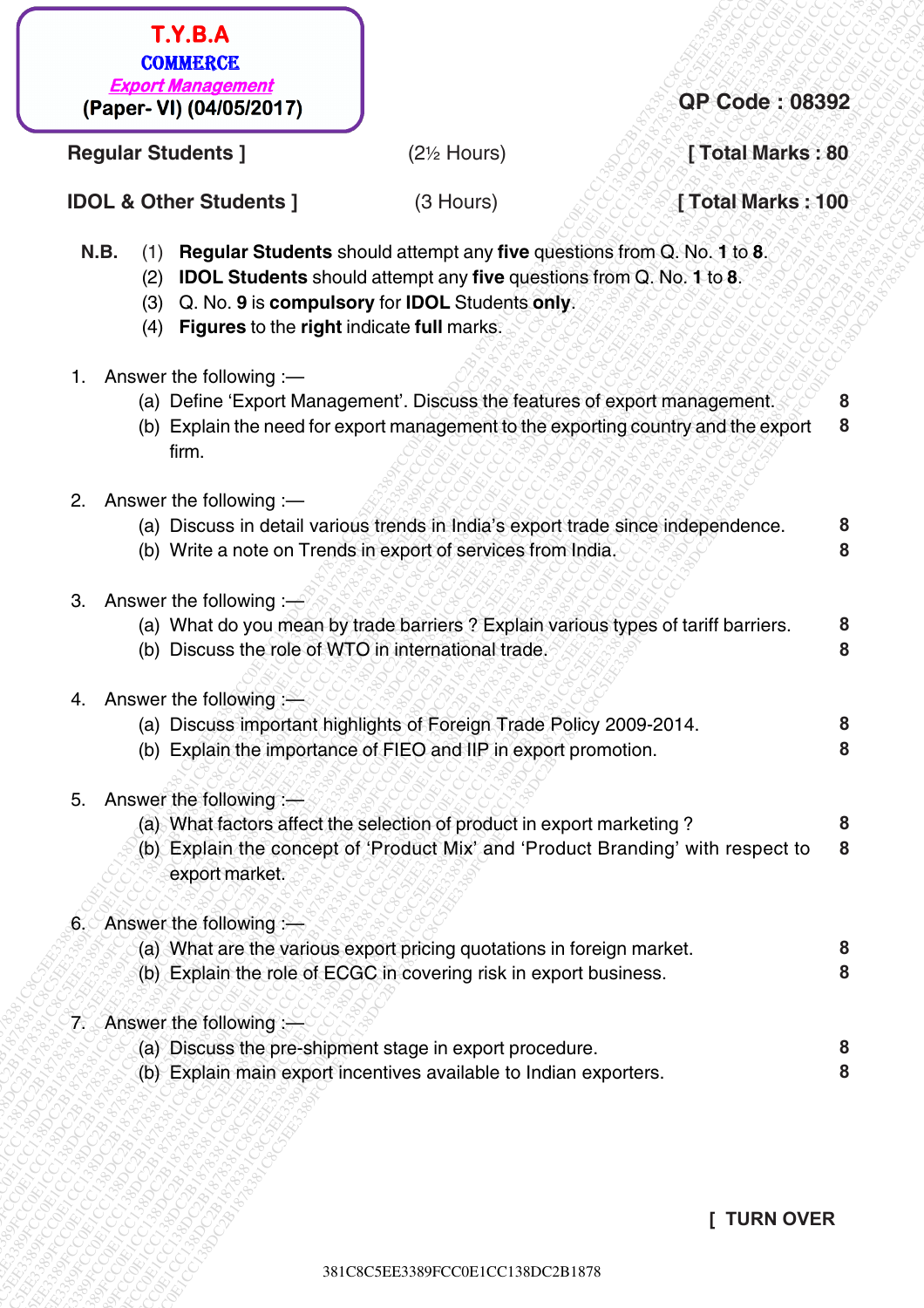- 8. Write short notes on any four of the following :-
	- (a) Export Registration Formalities
	- (b) EXIM Bank
	- (c) Packing Credit
	- (d) Export Marketing Plan
	- (e) ASEAN
	- (f) Functions of Export Manager
	- (q) Letter of Credit.

#### (Only for IDOL Student)

- 9. Discuss any two of the following :-
	- (a) Modes of entry in Foreign Market
	- (b) Problems of International Trade
	- (c) Export Pricing Strategies.

(मराठी रूपांतर)

नियमित विद्यार्थ्यांसाठी 1

(२ तास ३० मिनिटे)

#### दूर व मुक्त अध्ययन संस्थेच्या विद्यार्थ्यांसाठी **]**ं (३ तास)

सूचना: (१) नियमित विद्यार्थ्यांनी प्रश्न क्र. १ ते ८ मधील कोणतेही ५ प्रश्न सोडवणे.

- (२) दूर व मुत्त्क अध्ययन संस्थेच्या विद्यार्थ्यांनी प्रश्न क्र. १ ते ८ मधील कोणतेही ५ प्रश्न सोडवणे
- (३) दर व मुत्त्क अध्ययन संस्थेच्या विद्यार्थ्यांनी प्रश्न क्र. ९ सोडवणे.
- (४) उजवीकडील अंक प्रश्नांचे पूर्ण गुण दर्शवितात.
- (५) मूळ डंग्रजी प्रश्न प्रमाण मानावेत.

#### १.ँ खालील प्रश्न सोडवा :—

- (अ) निर्यात व्यवस्थापनाची व्याख्या लिहा. निर्यात व्यवस्थापनाची वैशिष्ट्ये विशद करा.
- (ब) राष्ट्र व उद्योग धंद्यासाठी निर्यात व्यवस्थापनाची गरज विशद करा.
- २. खालील प्रश्न सोडवा :-
	- (अ) स्वातंत्र्या नंतरच्या काळातील भारताच्या निर्यात व्यापारातील कलांची चर्चा करा.
	- (ब) 'भारताची सेवा निर्यात व्यापार' यावर टीप लिहा.

#### **I TURN OVER**

20

 $16$ 

[ एकूण गुण : ८०

[एकूण गुण : १००

 $\mathcal{L}$  $\overline{\mathcal{L}}$ 

 $\mathcal{L}$ 

 $\overline{\mathcal{L}}$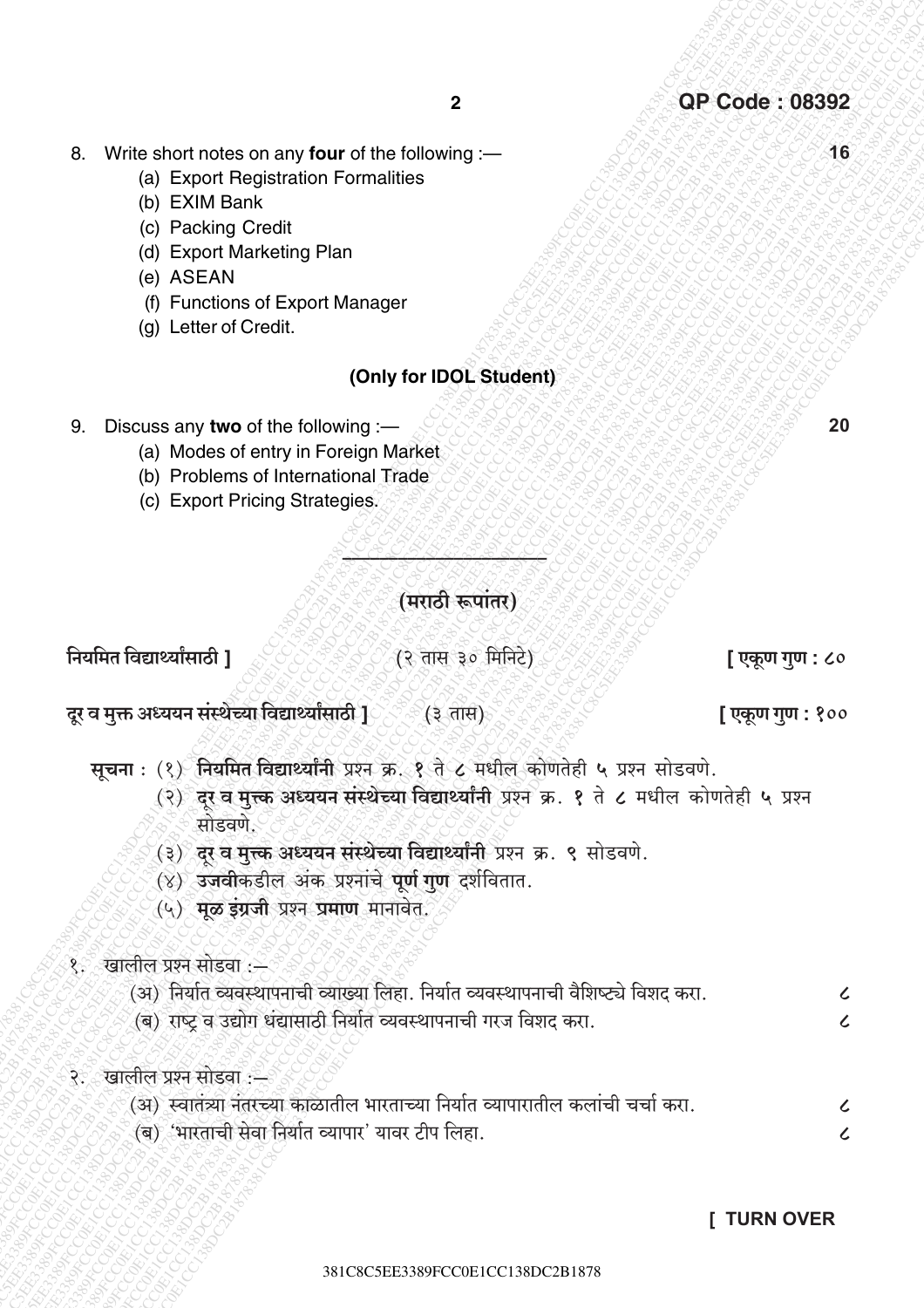É

Ł

V

Z

 $\mathcal{L}$ 

 $\overline{\mathcal{L}}$ 

 $\overline{\mathcal{L}}$ 

 $\overline{\mathcal{L}}$ 

 $\mathcal{L}$ 

 $\overline{\mathcal{L}}$ 

 $\mathfrak{z}$ 

 $50^{\circ}$ 

- ३. खालील प्रश्न सोडवा :—
	- (अ) व्यापारी अडथळे म्हणजे काय ? विविध प्रकारचे जकाती अडथळे कोणते ?
	- (ब) आंतरराष्ट्रीय व्यापारातील जागतिक व्यापार संघटनेच्या भूमिकेची चर्चा करा.
- $\times$  खालील प्रश्न सोडवा :—
	- (अ) भारताच्या विदेश व्यापार धोरण २००९-२०१४ ची उद्दिष्टे व वैशिष्ट्ये विशद करा.
	- (ब) निर्यात वृद्धीसाठी फिओ व आय. आय. पी. ची भूमिका स्पष्ट करा.
- ५. खालील प्रश्न सोडवा :-
	- (अ) निर्यात बाजारासाठी वस्तू निवडीवर परिणाम करणारे घटक कोणते ?
	- (ब) 'वस्तु मिश्रण' व 'वस्तु मुद्रांकन' ह्या संकल्पनेची चर्चा करा.
- ६. खालील प्रश्न सोडवा ·—
	- (अ) विविध निर्यात किंमत दरपत्रके विशद करा.
	- (ब) निर्यात व्यापारातील धोक्यांसाठी ए. सी. जी. सी. ची भूमिका स्पष्ट करा.
- खालील प्रश्न सोडवा ∙—  $\overline{9}$ 
	- (अ) निर्यात प्रक्रियेतील जहाजावर माल भरण्यापूर्वीचे शिष्टाचार कोणते ?
	- (ब) भारतीय निर्यातदारांना उपलब्ध असलेल्या मुख्य सवलती विशद करा.
- ८. टिपा लिहा (कोणत्याही चार) :-
	- (अ) निर्यात नोंदणी औपचारिकता
	- (ब) एक्झिम बँक
	- (क) बांधणी कर्जपुरवठा
	- (ड) निर्यात विपणन योजना
	- (इ) 'आसियान'
	- (फ) निर्यात व्यवस्थापकाची कार्ये
	- (ग) पतपत्र.

# (फक्त दुव व मुत्त्क संस्थेच्या विद्यार्थ्यांसाठी)

- ९. टिपा लिहा (कोणत्याही दोन) :-
	- (अ) विदेशी बाजारपेठेत शिरकाव करण्यासाठी असलेल्या विविध पद्धती
	- (ब) आंतरराष्टीय व्यापार समस्या
	- (क) निर्यात मूल्य धोरण.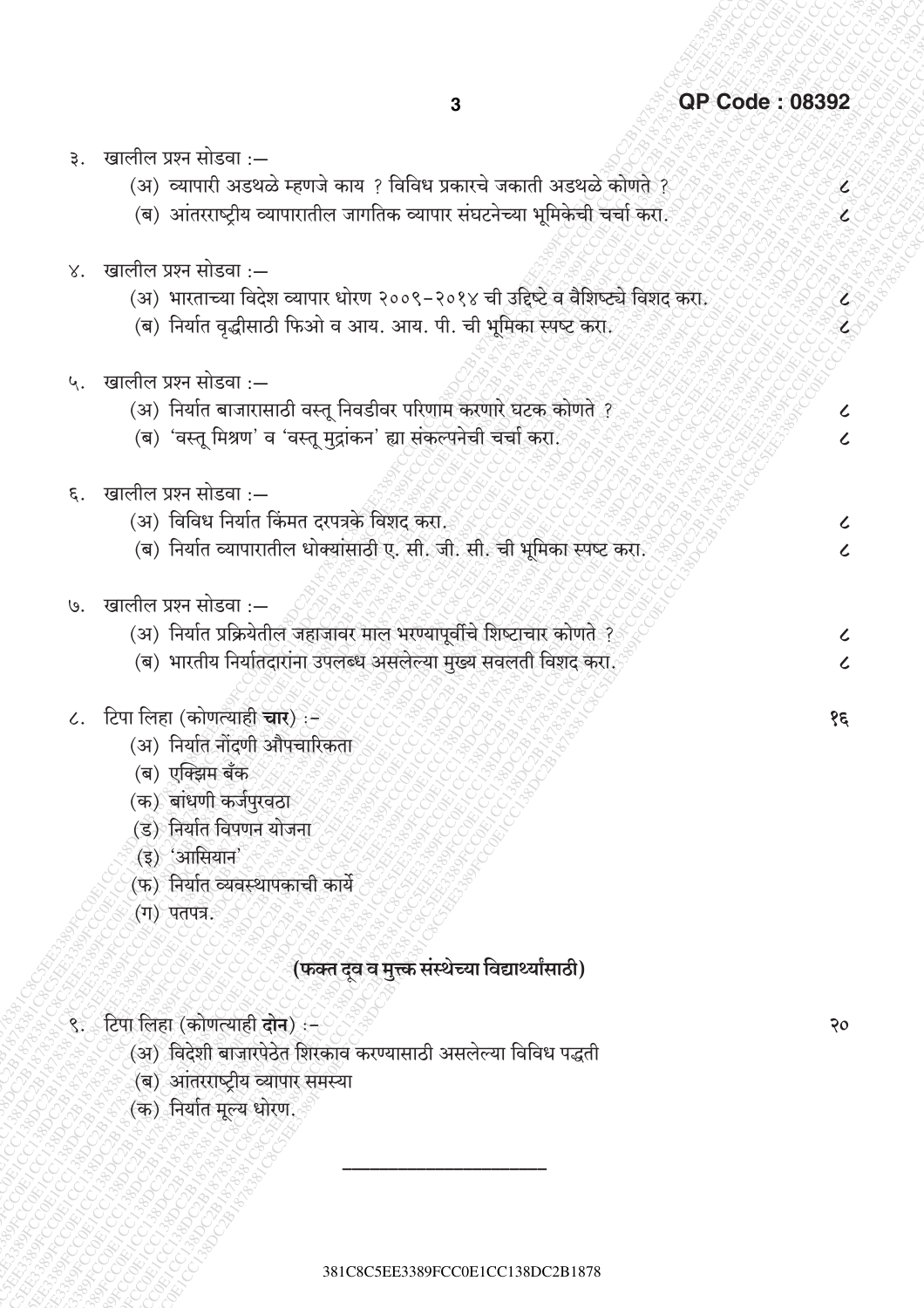# 6288387<br> **ECC2531F802638861AC883884AC8838861AC8839261AC883861AC8839264**<br> **ECC2531F8DF8686161**<br> **ECC2531F808561**<br> **ECCES**<br>
(S) Frances to be obtive the sections a hould be written in the same answer book<br>
Section 1<br>
(S) For 1. T. 13. A.<br>
1. Experimental and Experimental Control of the section of the section of the section of the section of the section of the section of the section of the section of the section of the section of the section of **COMMERCE**<br> **COMMERCE**<br> **COMMERCE**<br> **COMMERCE**<br> **COMMERCE**<br> **COMMERCE**<br> **COMMERCE**<br> **COMMERCEES**<br> **COMMERCEES**<br> **COMMERCEES**<br> **COMMERCEES**<br> **COMMERCEES**<br> **COMMERCEES**<br> **COMMERCEES**<br> **COMMERCEES**<br> **COMMERCEES**<br> **CONSIDERAT COMBETERE**<br> **For CONSTRAINS ACTS**<br> **FORD FROM THE CONSTRAINS (THE CONSTRAINS ACTS)**<br> **REG.** (2) **A respect to the right incidense that makes**<br>
(2) **Property to both the vectors should be written in the same answer book. EXAGRACE:**EXAGRACE<br> **EXAGRACEECE**<br> **FRONGE-CHIVA (1200572017)**<br> **RB.** (1) ALB question as a computer of the metric of the metric of the metric of the metric of the metric of the metric of the metric of the metric of the **FROM TTO CONSERVATELY**<br> *Machinostophe Machinostopheme*<br> **(Paper-W) (120052017)**<br> **R.B.** (1) All quodes to be the print voltation<br>
(3) Progress to be the print voltation<br>
(3) Progress to be the first of the section is sh 1. **C. S. ACTION CONSERVATION**<br>
(**Paper-W) (120832017)**<br>
(**R. B. (1) All quastes to be dight indicate**, will move to a sumple in the same annover to set.<br>
(2) **Figures to the dight indicate** but moved<br>
(2) Acsovers to bed **EXERACE**<br> **EXECUTIVE CONSERVATIVE CONSERVATIVE CONSERVATIVE CONSERVATIVE CONSERVATIVE CONSERVATIVE CONSERVATIVE CONSERVATIVE CONSERVATIVE CONSERVATIVE CONSERVATIVE CONSERVATIVE CONSERVATIVE CONSERVATIVE CONSERVATIVE CONS EXERACE**<br> **EXECUTIVE CONSERVATIVE CONSERVATIVE CONSERVATIVE CONSERVATIVE CONSERVATIVE CONSERVATIVE CONSERVATIVE CONSERVATIVE CONSERVATIVE CONSERVATIVE CONSERVATIVE CONSERVATIVE CONSERVATIVE CONSERVATIVE CONSERVATIVE CONS EXERACE**<br> **EXECUTIVE CONSERVATIVE CONSERVATIVE CONSERVATIVE CONSERVATIVE CONSERVATIVE CONSERVATIVE CONSERVATIVE CONSERVATIVE CONSERVATIVE CONSERVATIVE CONSERVATIVE CONSERVATIVE CONSERVATIVE CONSERVATIVE CONSERVATIVE CONS EXERACE**<br> **EXECUTIVE CONSERVATIVE CONSERVATIVE CONSERVATIVE CONSERVATIVE CONSERVATIVE CONSERVATIVE CONSERVATIVE CONSERVATIVE CONSERVATIVE CONSERVATIVE CONSERVATIVE CONSERVATIVE CONSERVATIVE CONSERVATIVE CONSERVATIVE CONS EX.B.A.**<br> **Example: Example: CASS876125861261**<br> **(BAC) CASSBEADER**<br> **EQ.** (D) **All converse an increasing computation**<br>
(C) **Properties** the regularization in explained the section is a section of the section of th **EXERCE**<br> **EXECTIVE CONSERVATION**<br> **EXECTIVE CONSERVATION**<br> **EXECTIVE CONSERVATION**<br> **EXECTIVE CONSERVATION**<br> **EXECUTE CONSERVATION**<br> **EXECUTE CONSERVATION**<br> **EXECUTE CONSERVATION**<br> **EXECUTE CONSERVATION**<br> **EXECUTE CONSERV F1.Y.B.A.**<br> **EC253587**<br> **EC253887**<br> **EC253887**<br> **EC253887**<br> **EC2531F7FD17802820171**<br> **EC2531F7FD57BD56861AC882A17**<br> **EC2531F7FD56861**<br> **EC2531F7FD56861**<br> **EC2531F7FD56861**<br> **EC2531F7FD56861**<br> **EC2531F7FD56861**<br> **EC2531F7 F. Y. B.A.**<br> **(Paper-1V) (120582017)**<br>
(Paper-1V) (120582017)<br>
B. (B) Figures to the experimental continues of the compulsory<br>
(B) Figures to the observation of the second continues of the same amovements of<br>
(B) Action **F.Y.B.A.**<br>
Introduction to Management<br>
(Paper i.V) (12/05/2017)<br>
N.B. (1) All questions are computed that marks.<br>
(2) Figures to be off through them is the state of the state of the state of the state of the state of the 61AC8839263EA0EEC2531F7FD57BD56861AC8839263EA0EEC2531F7FD57BD56861AC8839263EA0EEC2531F7FD57BD56861AC8839263EA0EEC2531F7FD57BD56861AC8839263EA0EEC2531F7FD57BD56861AC8839263EA0EEC2531F7FD57BD568 1**ACRE**<br> **Frontieric Front (120052017)**<br>
(31 Hours)<br>
(23 Hours)<br>
(23 Hourse IV (120052017)<br>
(3) Administration are computed by<br>
(3) Acres in the decline for the section around contribute.<br>
(5) Administration by the section **F1.Y.B.A**<br> **(COMBERCE)**<br> **(Paper- IV) (12/05/2017)**<br>
(B. (f) All questions are compulsory<br>
12. (5) Papers to the displace included but monts.<br>
(8) Papers to the displace included but monts.<br>
(8) Papers to the displace in **F. Y. B.A.**<br> **(Paper- IV) (12005/2017)**<br>
(**Paper- IV) (12005/2017)**<br>
(**B. C.)** Figures to be obtimized to fill marks.<br>
(**B. C.)** Figures to both the sections should be written in the same answer book.<br>
(**B. Paper- IV) (1**

## **QP Code : 08387**

**(3 Hours)** *<b>EXALCERTIVE Marks : 100* 

**8**

**16**

**16**

**10**

- **N.B.** (1) **All** questions are **compulsory**.
	- (2) **Figures** to the **right** indicate **full** marks.
	- (3) Answers to **both** the **sections** should be written in the **same** answer book.

#### **Section I**

- 1. Explain the following terms in brief (any **four**):
	- (a) Administration
	- (b) Communication
	- (c) Decision making
	- (d) Basic objectives
	- (e) Scalar chain
	- (f) Planning premises
	- (g) Internal environment
	- (h) Strategy.
- 2. Answer the following (any **two**) :—
	- (a) Define management. Explain importance of management.
	- (b) What is the contribution of Henry Fayol to management ?
	- (c) Write a note on scientific management.
- 3. Answer the following (any **two**) :—
	- (a) Define objective. Discuss organic and human objectives of business.
	- (b) What are the steps involved the planning process ?
	- (c) Explain the external environmental factors that influence business.
- 4. Write short notes on ( any **two**) :—
	- (a) Gandhian principles of management
	- (b) Steps involved in the process of MBO
	- (c) Distinguish between Management and Administration
	- (d) Functions of management.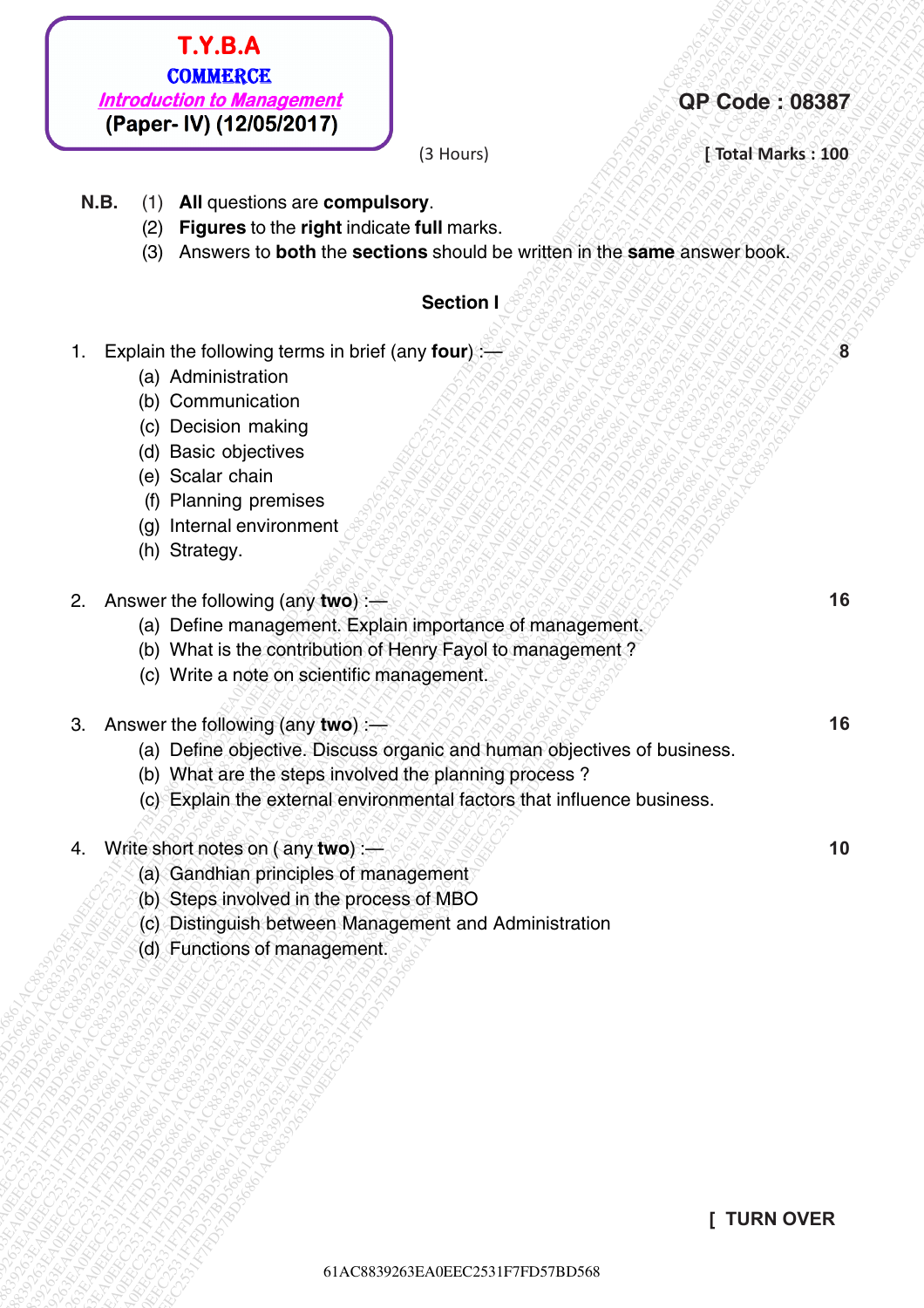#### **Section II**

- 5. Explain the following terms in brief (any **four**) :—
	- (a) Line organisation
	- (b) Accounatability
	- (c) Budgetary control
	- (d) Flat structure
	- (e) Formal organisation
	- (f) TQM
	- (g) Centralisation
	- (h) Organisational charts.
- 6. Answer the following (any **two**) :—
	- (a) What is organising ? Explain the principles of organising.

\$\$\$\$<u>\X`&&\$\\$\\$\\$\\$\\$\_</u>\_\_\_\_\_

- Explain the following terms in biret (any four) --<br>
Eq. (b) Accourated biry<br>
(c) B Accourated biry<br>
(c) B Accourated birth<br>
(c) B Accourated birth<br>
(c) Explain the causes of committees. Suppose the cause of contract birth 8263<br>
61 AC Concernent in the following terms in brief (any four) :-<br>
8 (b) Accountabative)<br>
(c) Booglyncy contribution<br>
(c) Tomal dignessions<br>
(c) Tomal dignessions<br>
(c) Tomal dignessions<br>
(c) Tomal dignessions<br>
(c) Conc 61AC8839263EA0EEC2531F7FD57BD56861AC8839263EA0EEC2531F7FD57BD56861AC8839263EA0EEC2531F7FD57BD56861AC8839263EA0EEC2531F7FD57BD56861AC8839263EA0EEC2531F7FD57BD56861AC8839263EA0EEC2531F7FD57BD568 6. Explain the following terms in brief (any four) -<br>
6. Characteristic (iv) Line organisation<br>
(i) Line organisation<br>
(i) Production and the production<br>
(i) Production and the production<br>
(i) Of Decrease the state and th 61AC8839263EA0EEC2531F7FD57BD56861AC8839263EA0EEC2531F7FD57BD56861AC8839263EA0EEC2531F7FD57BD56861AC8839263EA0EEC2531F7FD57BD56861AC8839263EA0EEC2531F7FD57BD56861AC8839263EA0EEC2531F7FD57BD568 8<br>
5 Explain the following turns in this f<sub>ore</sub> foury<br>
(b) the organisation<br>
(b) Reaction control of the organisation<br>
(c) Explain the original control<br>
(c) The structure of the structure of the original control<br>
(c) Care 8<br>
6. Explain the following terms and of they four y-<br>
(b) the companisation<br>
(b) Pocks and the companisation<br>
(d) Entractions<br>
(b) Chemistration<br>
(b) Chemistration<br>
(b) Chemistration<br>
(b) Chemistration<br>
(b) Chemistration<br> Explain the following terms intertigral **Section 1**<br>
(a) Line organization<br>
(b) Accountability<br>
(c) Butgetsty control<br>
(c) Butgetsty control<br>
(c) Butgetsty control<br>
(e) Process organization<br>
(e) Organization organization<br> Explain the following terms intertigral **Section 1**<br>
(a) Line organization<br>
(b) Accountability<br>
(c) Butgetsty control<br>
(c) Butgetsty control<br>
(c) Butgetsty control<br>
(e) Process organization<br>
(e) Organization organization<br> Explain the following terms intertigral **Section 1**<br>
(a) Line organization<br>
(b) Accountability<br>
(c) Butgetsty control<br>
(c) Butgetsty control<br>
(c) Butgetsty control<br>
(e) Process organization<br>
(e) Organization organization<br> Explain the following terms intertigral **Section 1**<br>
(a) Line organization<br>
(b) Accountability<br>
(c) Butgetsty control<br>
(c) Butgetsty control<br>
(c) Butgetsty control<br>
(e) Process organization<br>
(e) Organization organization<br> 8<br>
61 AC Box and Control of the Control of the Control of the Control of the Control of the Control of the Control of the Case of the Control of the Case of the Control of the Case of the Control of the Case of the Case of 62<br>
63 Capital the following terms in biof (any four)<br>
(b) Line argentisches<br>
(b) Capital internation<br>
(c) Capital internation<br>
(b) Capital internation<br>
(b) Capital internation<br>
(b) Capital internation<br>
(b) Capital interna 8<br>
63 Eachin flux (olowing terms in twici (iany four)<br>
63 Lute ungenisation<br>
(b) Accountables iny<br>
(c) Budgetary control<br>
(d) Facture understand<br>
(g) Chernal experiments<br>
(g) Chernal experiments<br>
(b) Control of any four)<br> 8<br>
5. Explusin the following terms in brief (any feur) -<br>
tal the manuscaline<br>
(c) Mcannastability<br>
(c) Mcannastability<br>
(c) TOM Total actions of<br>
(c) Tomas downloaden<br>
(c) Tomas downloaden<br>
(c) Tomas downloaded committee <sup>2</sup><br> **6** Captain the following terms in brief (any four) -<br>
(a) Line organization<br>
(b) Accountables<br>
(c) Beramation<br>
(e) Beramation and Captain the principles of organization<br>
(e) Discusse the studies considerable<br>
(a) Min 826261AC88387<br>
8261 Explain the following terms in brief (term) terms<br>
(c) language young terms<br>
(c) and production<br>
(c) Danguage of Carrier and Carrier and Carrier and Carrier and Carrier and Carrier and Carrier and Carri 4<br>
5. Explain the following terms in brief (any four) :-<br>
(o) Leo Conditation<br>
(c) Conditation<br>
(d) Certainstoon<br>
(d) Certainstoon<br>
(d) Certainstoon<br>
(d) Certainstoon<br>
(d) Certainstoon<br>
(i) Certainstoon<br>
(i) Certainstoon<br> 8<br>
62 Capitalin the following terms in brief (any four) :-<br>
(b) Accountability<br>
(c) Burgarian organisms<br>
(d) Accountability<br>
(c) Burgarian organisms<br>
(d) Capital organisms<br>
(m) Constantianano<br>
(m) Constantianano<br>
(i) Owne 8<br>
62 Capitain the following terms in third (any four) —<br>
(b) Ancourantability<br>
(c) Budstructure<br>
(b) Rodstructure<br>
(d) Electric comprises<br>
(d) Electric comprises<br>
(g) Capital comprises<br>
(b) Organisation<br>
(b) Organisation (b) Discuss the advantages of committees. Suggest measures to make them effective.
	- (c) Explain the causes of conflict between line and staff.
	- 7. Answer the following (any **two**) :—
		- (a) What is departmentation ? What are the different bases of departmentation ?
		- (b) Write a note on span of control.
		- (c) Discuss the concept of controlling. Explain the steps in controlling process.
	- 8. Write shot notes on (any **two**) :—
		- (a) Functional organisation
		- (b) Dimensions of quality
		- (c) Co-ordination
		- (d) Informal organisation.

**16**

**8**

**16**

**10**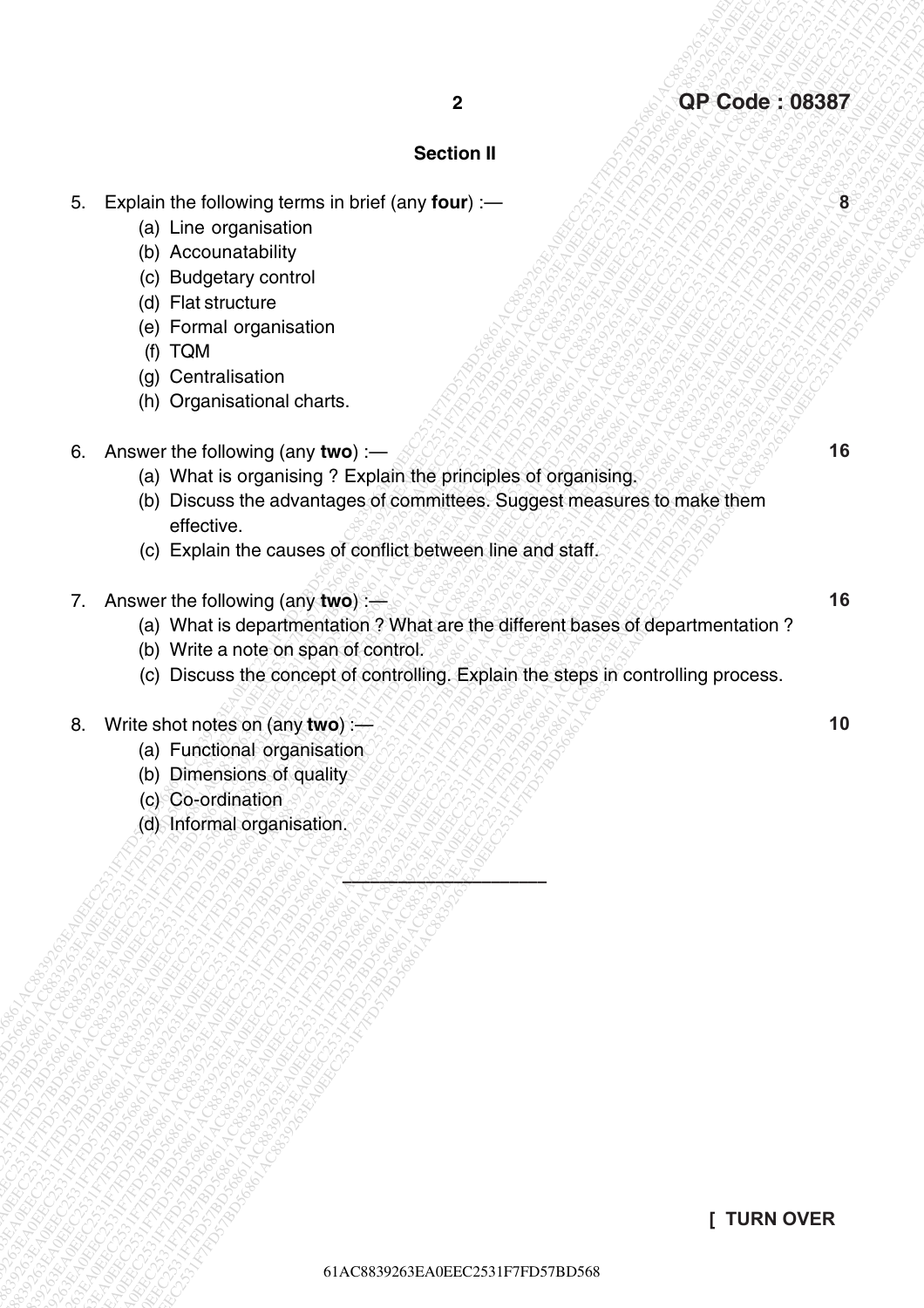### **QP Code: 08387**

3

## (मराठी रूपांतर)

#### $(3 \overline{d})$

[एकूण गुण : १००

१६

१६

80

सूचना: (१) सर्व प्रश्न अनिवार्य आहेत.

- (२) उजवीकडील अंक प्रश्नांचे पूर्ण गुण दर्शवितात.
- (३) **दोन्ही** विभागांची उत्तरे एकाच उत्तरपत्रिकेत लिहा.
- (४) मूळ इंग्रजी प्रश्न प्रमाण मानावेत.
- १. खालील संज्ञा थोडक्यात स्पष्ट करा (कोणत्याही **चार**)
	- (अ) प्रशासन
	- (ब) संदेशवहन
	- (क) निर्णय प्रक्रिया
	- (ड) मूलभूत उद्दिष्ट्ये
	- (इ) अधिकार साखळीचे तत्त्व
	- (फ) नियोजन मर्यादा
	- (ग) अंतर्गत पर्यावरण
	- (ह) व्यूहरचना.
- २. खालील प्रश्नांची उत्तरे लिहा (कोणतीही दोन) :-
	- (अ) व्यवस्थापनाची व्याख्या लिहा. व्यवस्थापनाचे महत्व स्पष्ट करा.
	- (ब) हेन्री फेयॉल यांनी व्यवस्थापनासाठी काय कार्य केले ?
	- (क) शास्त्रीय व्यवस्थापनावर टीप लिहा.
- ३. खालील प्रश्नांची उत्तरे लिहा (कोणतीही दोन) :-
	- (अ) उद्दिष्टांची व्याख्या लिहा. व्यवसायाची मूलभूत व मानवी उद्दिष्टे स्पष्ट करा.
	- (ब) नियोजन प्रक्रियेतील टप्पे कोणते ?
	- (क) व्यवसायावर परिणाम करणारे बहिर्गत पर्यावरणाचे मुद्दे स्पष्ट करा.
- ४. टिपा लिहा (कोणत्याही दोन) :-
	- (अ) गांधीजीची व्यवस्थापनाची तत्त्वे
	- (ब) ध्येयनिष्ठ व्यवस्थापनाची टप्पे
	- (क) व्यवस्थापन व प्रशासन यांच्यातील फरक
	- (ड) व्यवस्थापनाची कार्ये.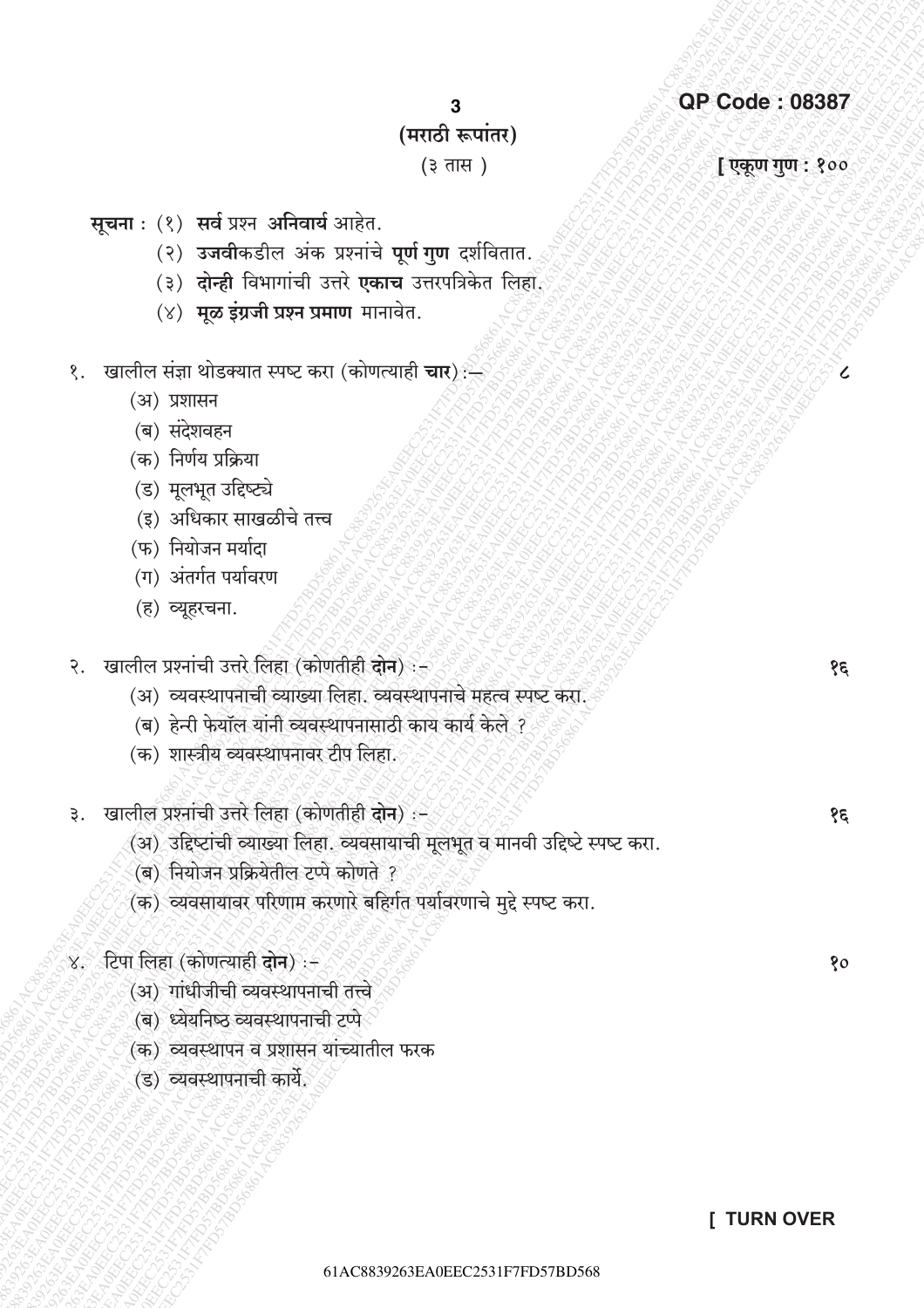4

### विभाग २

- ५. खालील संज्ञा थोडक्यात स्पष्ट करा :-
	- (अ) रेखा संघटना
	- (ब) उत्तरदायीत्व
	- (क) अंदाजपत्रकीय नियंत्रण
	- (ड) आडवी रचना
	- (इ) औपचारीक संघटना
	- (फ) समग्र गुणवत्ता व्यवस्थापन
	- (ग) केंद्रीकरण
	- (ह) संघटनेचे तक्ते.
- ६. खालील प्रश्नांची उत्तरे लिहा (कोणतीही दोन) :-
	- (अ) संघटन म्हणजे काय ? संघटनेची तत्त्वे स्पष्ट करा.
	- (ब) समितीच्या फायद्यांची चर्चा करा. समित्या परिणामकारी बनविण्यासाठीचे उपाय सुचवा.
	- (क) साखळी व सल्लागार संघटनेतील कलहाची कारणे कोणती ?
- ७. खालील प्रश्नांची उत्तरे लिहा (कोणतीही दोन) :-
	- (अ) विभागीकरण म्हणजे काय ? विभागीकरणाच्या विविध पद्धती कोणत्या ?
	- (ब) नियंत्रण क्षेत्रावर टिपा लिहा.
	- (क) नियंत्रणाची संकल्पना स्पष्ट करा. नियंत्रण प्रक्रियेतील टप्पे विस्ताराने सांगा.
- ८. टिपा लिहा (कोणत्याही दोन) :-
	- (अ) कार्यात्मक संघटना
	- (ब) गणवत्तेचे पैलू
	- (क) समन्वय
	- (ड) अनौपचारीक संघटन.

 $\mathfrak{z}$ 

 $\overline{\mathcal{L}}$ 

80

१६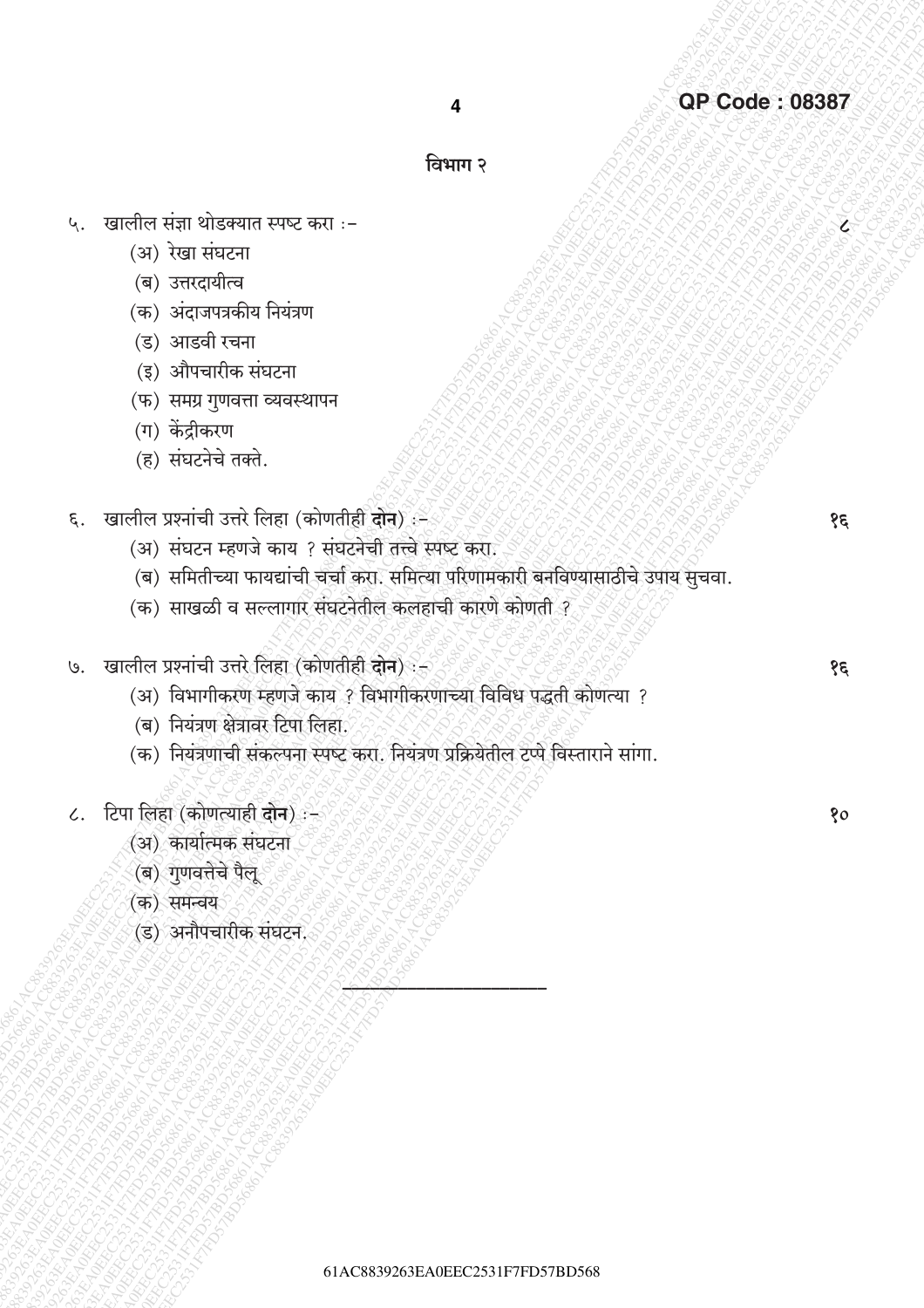**Q.P. Code : 08390**

#### **[Inverted Hours] [Marks:100] [Marks:100]**

Please check whether you have got the right question paper.

- N.B: 1. All questions are compulsory.
	- 2. Figures to the right indicate full marks.
	- 3. Answers to both the sections to be written in the same answer-book.

#### **Section-I**

**Q.1** Explain the following terms in brief **(any 4)** : **(08)** 

- a) Human Resource Management
- b) Job Specification
- c) Induction
- d) Panel Interview
- e) Refresher Training
- f) Leniency
- g) Conceptual Skill
- h) Paired Comparison
- **Q.2** Answer the following **(any 2)** : *(2)*  $\frac{1}{2}$   $\frac{1}{2}$   $\frac{1}{2}$   $\frac{1}{2}$   $\frac{1}{2}$   $\frac{1}{2}$   $\frac{1}{2}$   $\frac{1}{2}$   $\frac{1}{2}$   $\frac{1}{2}$   $\frac{1}{2}$  **(16)**
- **EXTRAGAFF8.** COMBEASER<br> **EPAPER-V (15.0052017)**<br> **EPAPER-V (15.0052017)**<br> **EPAPER-V (15.0052017)**<br> **EXTREME-THE CONFIDENTIAL SYSUEM BY EXAMPLE PROTOCOL TOTAL AT THE CONFIDENCE CONFIDENCE<br>
21 FRAME-V (200 POSSES) CONFIDEN CPACE AFF898888**<br> **CPACE AFF89D6DC3077**<br> **CPACE AFF89D6DC30777**<br> **CPACE AFF89D6DC30777**<br>
THE THE HOMES PART WAT EVER THE HOMES PART OF THE CHAMBER OF THE CHAMBER 210 AT A LAD CONSULTABLE 1. ALLOWED IS CONSULTED THAT A LA **FEEDER AFRAF6AF6EA54E21**<br> **(Pupper-V) (1500E87AP6F8)**<br> **CALC CONSECTED**<br>
TATE: In All properties the content but the state of the line of the state of the state of the state of the state of the state of the state of the 4E21DEFB9D6DC36590CFF89B87AF6EA54E21DEFB9D6DC36590CFF89B87AF6EA54E21DEFB9D6DC36590CFF89B87AF6EA54E21DEFB9D6DC36590CFF89B87AF6EA54E21DEFB9D6DC36590CFF89B87AF6EA54E21DEFB9D6DC36590CFF89B87AF6EA5 **EXTRA AFF 80**<br> **COMERCO2017 CFF89B87**<br> **CROSSCOFF89B87**<br> **CROSSCOFF80D CFF80D CFF88 COMERCO2017**<br> **R.B.** Transversion and consider you increase and consider the radio of the radio of the radio of the radio of the radio o **421 CFF89**<br> **EXERCISE CONSULS CONSULS CONSULS CONSULS CONSULS CONSULS CONSULS CONSULS CONSULS CONSULS CONSULS CONSULS CONSULS CONSULS CONSULS CONSULS CONSULS CONSULS CONSULS CONSULS CONSULS CONSULS CONSULS CONSULS CONSUL 42.5.4.4. 42.6.4. 42.6.4. 42.6. CONSECORPS**<br> **EPROPERTY (15006267471) These Charges Conservations and the conservations are conserved to conserve the conserved to the conserved to conserve the conserved to a se 42.5.4.4. 42.6.4. 42.6.4. 42.6. CONSECORPS**<br> **EPROPERTY (15006267471) These Charges Conservations and the conservations are conserved to conserve the conserved to the conserved to conserve the conserved to a se 42.5.4.4. 42.6.4. 42.6.4. 42.6. CONSECORPS**<br> **EPROPERTY (15006267471) These Charges Conservations and the conservations are conserved to conserve the conserved to the conserved to conserve the conserved to a se 42.5.4.4. 42.6.4. 42.6.4. 42.6. CONSECORPS**<br> **EPROPERTY (15006267471) These Charges Conservations and the conservations are conserved to conserve the conserved to the conserved to conserve the conserved to a se 42.5.4.4. 42.6.4. 42.6.4. 42.6. CONSECORPS**<br> **EPROPERTY (15006267471) These Charges Conservations and the conservations are conserved to conserve the conserved to the conserved to conserve the conserved to a se 42.5.4.4. 42.6.4. 42.6.4. 42.6. CONSECORPS**<br> **EPROPERTY (15006267471) These Charges Conservations and the conservations are conserved to conserve the conserved to the conserved to conserve the conserved to a se 42.5.4.6.** COMBARGERS (COMBARGERS)<br> **EXERCISE CONSULTS (PACE CONSULTS)**<br> **EXERCISE CONSULTS (PACE CONSULTS)**<br>  $\begin{bmatrix}\n\text{A1} & \text{A2} & \text{A3} & \text{A4} & \text{A4} & \text{A5} & \text{A5} & \text{A6} & \text{A6} & \text{A7} & \text{A8} & \text{A7} & \text{A8} & \text{A8} & \text{A$ **EXT. SE. AS**<br> **EXECUTE:**<br> **EXECUTE:**<br> **EXECUTE:**<br> **EXECUTE:**<br> **EXECUTE:**<br> **EXECUTE:**<br> **EXECUTE:**<br> **EXECUTE:**<br> **EXECUTE:**<br> **EXECUTE:**<br> **EXECUTE:**<br> **CALCED CONSENS CONSENS ARE RECONSENS**<br> **CALCED CONSENS** AFFECAFFECAFFECAF **42.1.8.ACFF89B87**<br> **EXECUTE:** COMMERCAST TIME TIME THE THE TREVE TRANSFER (DAMAGESIAS)<br> **COMMERCAST COMMERCAST TIME TIME THE TRANSFER CASE AFFORD COMMERCAST COMMERCAST COMMERCAST COMMERCAST COMMERCAST COMMERCAST COMMERCA 42.1.1.2.5.4. CAP. Code : 083300**<br> **CBAGEX COSSECORTS**<br> **CREATE THE CONSUMERATION**<br> **CREATE THE CONSUMERATION**<br>
STREET AFFORD CONSULTS IN THE CONSULTS OF THE CONSULTS AFFORD CONSULTS AT A THE CONSULTS AFFORD CONSULTS A **42.1.1.3.4.2.**<br> **42.9. Code (198390)**<br> **42.9. Code (198390)**<br> **42.9. Code (198390)**<br> **42.8.** The United State shows the set of the section state.<br>  $\therefore$  The United State shows the set of the section is the set of the set **42.1.1.8.AF6**<br> **EXECUTE:**<br> **EXECUTE:**<br> **EXECUTE:**<br> **EXECUTE:**<br> **EXECUTE:**<br> **EXECUTE:**<br> **EXECUTE:**<br> **EXECUTE:**<br> **EXECUTE:**<br> **EXECUTE:**<br> **EXECUTE:**<br> **EXECUTE:**<br> **EXECUTE:**<br> **EXECUTE:**<br> **EXECUTE:**<br> **EXECUTE:**<br> **EXECUTE:**<br> **42.1.8.4. CP-89**<br> **EXECUTE: CPACE COSTFRAMELY (SUBSERIES) CPACE COSTFRAMELY (SUBSERIES) CPACE COSTFRAMELY (NOTER COSTFRAMELY CONTINUES) NATALY (NOTER COSTFRAMELY CONTINUES) CPACE CONTINUES)**<br> **CPACE CONTINUES EXTERA EXECUTE TO CONSECT CONSECT CONSECT CONSECT CONSECT CONSECT CONSECT CONSECT CONSECT CONSECT CONSECT CONSECT CONSECT CONSECT CONSECT CONSECT CONSECT CONSECT CONSECT CONSECT CONSECT CONSECT CONSECT CONSECT CONSECT CO** a) Discuss the Challenges of Human Resource Management due to Changing Business Environment.
	- b) What is Human Resource Planning? Discuss its importance.
	- c) Define Employee Selection. Describe the steps involved in employee selection process.
	- **Q.3** Answer the following **(any 2)** : **(16)** 
		- a) Discuss the guidelines for a successful interview.
		- b) Define Training. Discuss the importance of training employees.
		- c) Define Performance Appraisal. Describe the traditional methods of performance appraisal.

#### **Q.4** Short Notes (any 2) :  $\sqrt{3}$  ,  $\sqrt{2}$  ,  $\sqrt{2}$  ,  $\sqrt{3}$  ,  $\sqrt{3}$  ,  $\sqrt{3}$  (10)

- a) External Sources of Recruitment.
- b) Uses of Job Analysis.
- c) Managerial Skills.
- d) Importance of Performance Appraisal.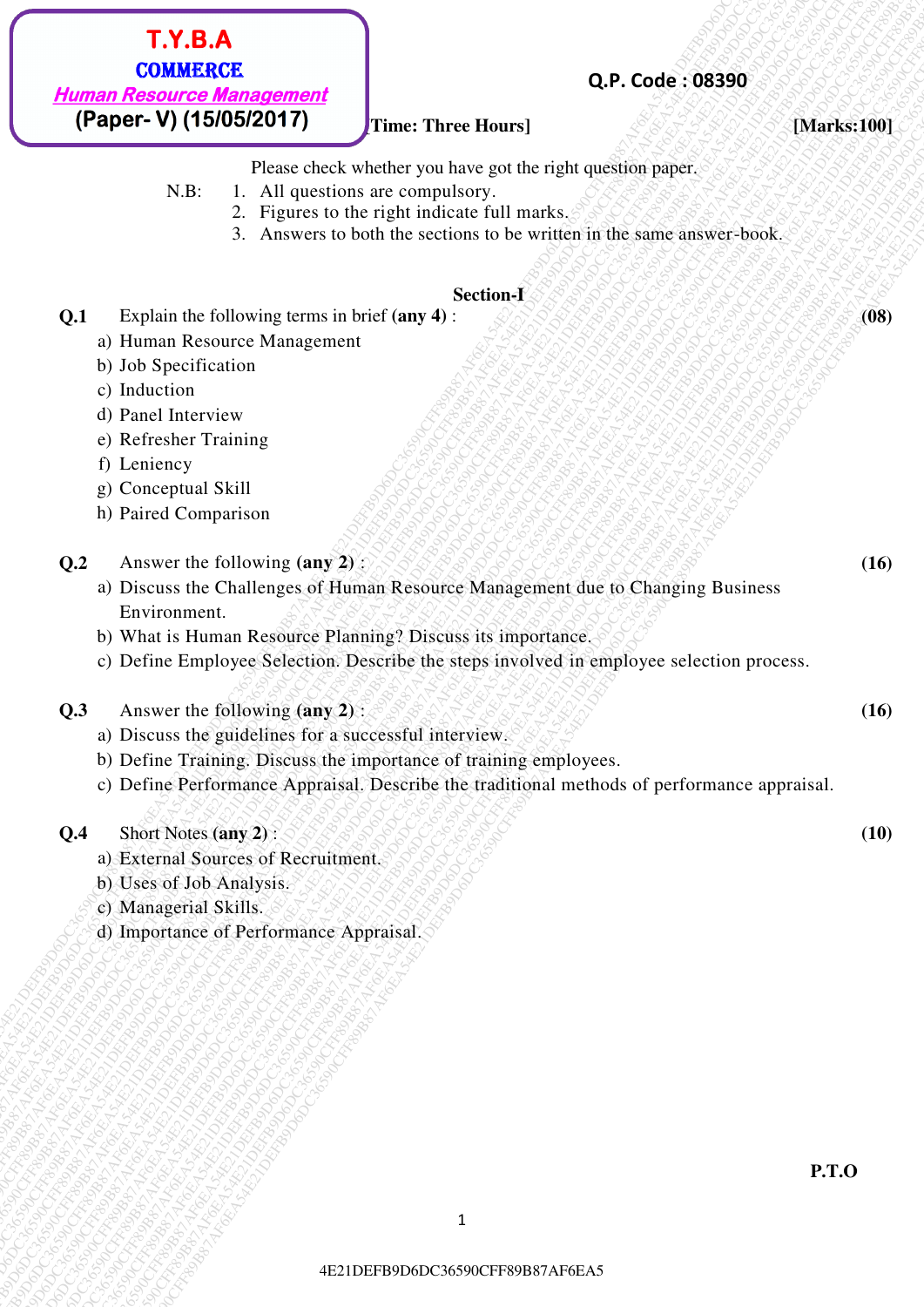# Q.P. Code: : 08390<br>  $\theta$  Dependent descriptions<br>
of Brightes Tacrons<br>
of Back-Partners<br>
of Dependent descriptions<br>
of Dependent descriptions<br>
of Dependent descriptions<br>  $\theta$  Dependent descriptions<br>  $\theta$  Dependent descript 42.5 Explain the following terms is held of section-11<br>
on Promaton Crosses<br>
on Hugons Passes<br>
at the Bargel<br>
at the Bargel<br>
at the Bargel<br>
at the Bargel<br>
at the Bargel Castelland Castelland<br>
proposed to the Coloradian Sec Q.F. Code: 308360<br>
a) Premium of Company terms in brief (any 3):<br>
b) Harana Kelistonian<br>
c) Commantenties<br>
c) Commantenties<br>
c) Commantenties<br>
c) Commantenties<br>
p Keli as and the street of the street of the street of the 42. Explain the Laboring tensor at Unix Company of Secondary 1998<br>
2. Dependent Company of the Company of the Company of the Company of the Company of the Company of the Company of the Company of the Company of the Company 4E21DEFB9D6DC36590CFF89B87AF6EA54E21DEFB9D6DC36590CFF89B87AF6EA54E21DEFB9D6DC36590CFF89B87AF6EA54E21DEFB9D6DC36590CFF89B87AF6EA54E21DEFB9D6DC36590CFF89B87AF6EA54E21DEFB9D6DC36590CFF89B87AF6EA5 4B2<br>  $4B$ <br>  $B$  Procedure Passon<br>  $B$  Procedure Passon<br>  $B$  Procedure Passon<br>  $B$  Communication<br>  $B$  Communication<br>  $B$  Define the Communication<br>  $B$  Define the Communication<br>  $B$  Define the Communication<br>  $B$  Define the C 4C4 Explore the following cerric in heric image of the state of the state of the state of the state of the state of the state of the state of the state of the state of the state of the state of the state of the state of t 4C4 Explore the following cerric in heric image of the state of the state of the state of the state of the state of the state of the state of the state of the state of the state of the state of the state of the state of t 4C4 Explore the following cerric in heric image of the state of the state of the state of the state of the state of the state of the state of the state of the state of the state of the state of the state of the state of t 4C4 Explore the following cerric in heric image of the state of the state of the state of the state of the state of the state of the state of the state of the state of the state of the state of the state of the state of t 4C4 Explore the following cerric in heric image of the state of the state of the state of the state of the state of the state of the state of the state of the state of the state of the state of the state of the state of t 4C4 Explore the following cerric in heric image of the state of the state of the state of the state of the state of the state of the state of the state of the state of the state of the state of the state of the state of t 42. Existia the following terms in brief (any 4)<br>
a) Fremancia Garding the strategies of the strategies of the strategies of the strategies of the strategies of the strategies of the strategies of the strategies of the st 42<br>
42 Explain the following terms in Writ (tary 4):<br>
b) Home Relation<br>
10 Hygier Francor<br>
2) Chemical Correlation<br>
2) Comparison<br>
2) Comparison<br>
2) Comparison<br>
2) Comparison<br>
2) Comparison<br>
2) Comparison<br>
2) Comparison<br>
2 42.4 Booklain the following terms in boof tary 43<br>
2.9. Code : 08390<br>
2.9. Under Returns<br>
2.6 CFF89P81<br>
2.0 Under Paper Variance<br>
2.6 CFF89P81<br>
2.6 CFF89B87AF6EA54E21<br>
2.6 CFF89B87AF6EA54E21<br>
2.6 NF68 A 6800FF9D6DC36541E21 4C2 Explain the following serve in brief (any 41):<br>
the Hamiltonian Reicharge<br>
the Hamiltonian Reicharge<br>
2) Blue Hamiltonian Reicharge<br>
2) Blue Hamiltonian Reicharge<br>
2) Blue Constantine Reicharge<br>
2) Star Affeline Star ( 4C2<br>
(3) Propain the following terms in heat (any 4):<br>
(b) Propain textors<br>
of Role Physics<br>
Of Representation<br>
of Role Physics<br>
Of Role Physics<br>
Communication<br>
System and the process of group formula and<br>
System and the p 42.5 Explanation Endowsing terms in touch (angle) Section-11<br>
1) Hymne Realism<br>
1) Hymne Realism<br>
2) Corresponding<br>
2) Corresponding<br>
2) Corresponds<br>
2) Corresponding<br>
2) Corresponding<br>
2) Section-2<br>
2) New The East of Sch Q.P. Code : 083590<br>  $\theta$ 2.P. Code : 083590<br>
a) the mass of constant<br>
c) the player measure constant<br>
c) the player measure constant<br>
c) the player measure constant of the player measure of grown formations.<br>
So Agency the 42.4 Explain the following terms in brief (way 4):<br>
a) Pramament Grrans<br>
O. Hughest Pages<br>
O. Hughest Pages<br>
O. Hughest Pages<br>
D. Newton Explained Were The Face of the Hughest Pages<br>
No Scheme The East Page Street Case (wa **Section-II Q.5** Explain the following terms in brief **(any 4)** :  $\sqrt{2\pi}$   $\sqrt{2\pi}$   $\sqrt{2\pi}$   $\sqrt{2\pi}$   $\sqrt{2\pi}$  **(08)** a) Permanent Group b) Human Relations c) Hygiene Factors d) Role Playing e) Communication f) Leadership g) Self-actualisation Needs h) Grievance **Q.6** Answer the following (any 2) :  $\mathcal{L}(\mathcal{L}(\mathcal{L})) \cong \mathcal{L}(\mathcal{L}(\mathcal{L})) \cong \mathcal{L}(\mathcal{L}(\mathcal{L})) \cong \mathcal{L}(\mathcal{L}(\mathcal{L})) \cong \mathcal{L}(\mathcal{L}(\mathcal{L})) \cong \mathcal{L}(\mathcal{L}(\mathcal{L})) \cong \mathcal{L}(\mathcal{L}(\mathcal{L})) \cong \mathcal{L}(\mathcal{L}(\mathcal{L})) \cong \mathcal{L}(\mathcal{L}(\mathcal{$ a) What is a Group? Describe the process of group formation. b) What do you mean by Human Relations? What are its characteristics? c) Explain Maslow's theory of motivation. **Q.7** Answer the following **(any 2)** :  $\frac{1}{2}$  (3)  $\frac{1}{2}$  (3)  $\frac{1}{2}$  (3)  $\frac{1}{2}$  (3)  $\frac{1}{2}$  (3)  $\frac{1}{2}$  (16) a) Define Morale. Discuss the factors affecting employee morale. b) Describe the various media available for business communication. c) Describe the various styles of leadership. **Q.8** Short Notes **(any 2)** : **(10) CALLACTER (20) CALLACTER** (10) a) Leadership Roles. b) Conflict Management. c) Changing Human Needs. d) Assumptions of Theory-Y.

--------------------------------------------------------------------------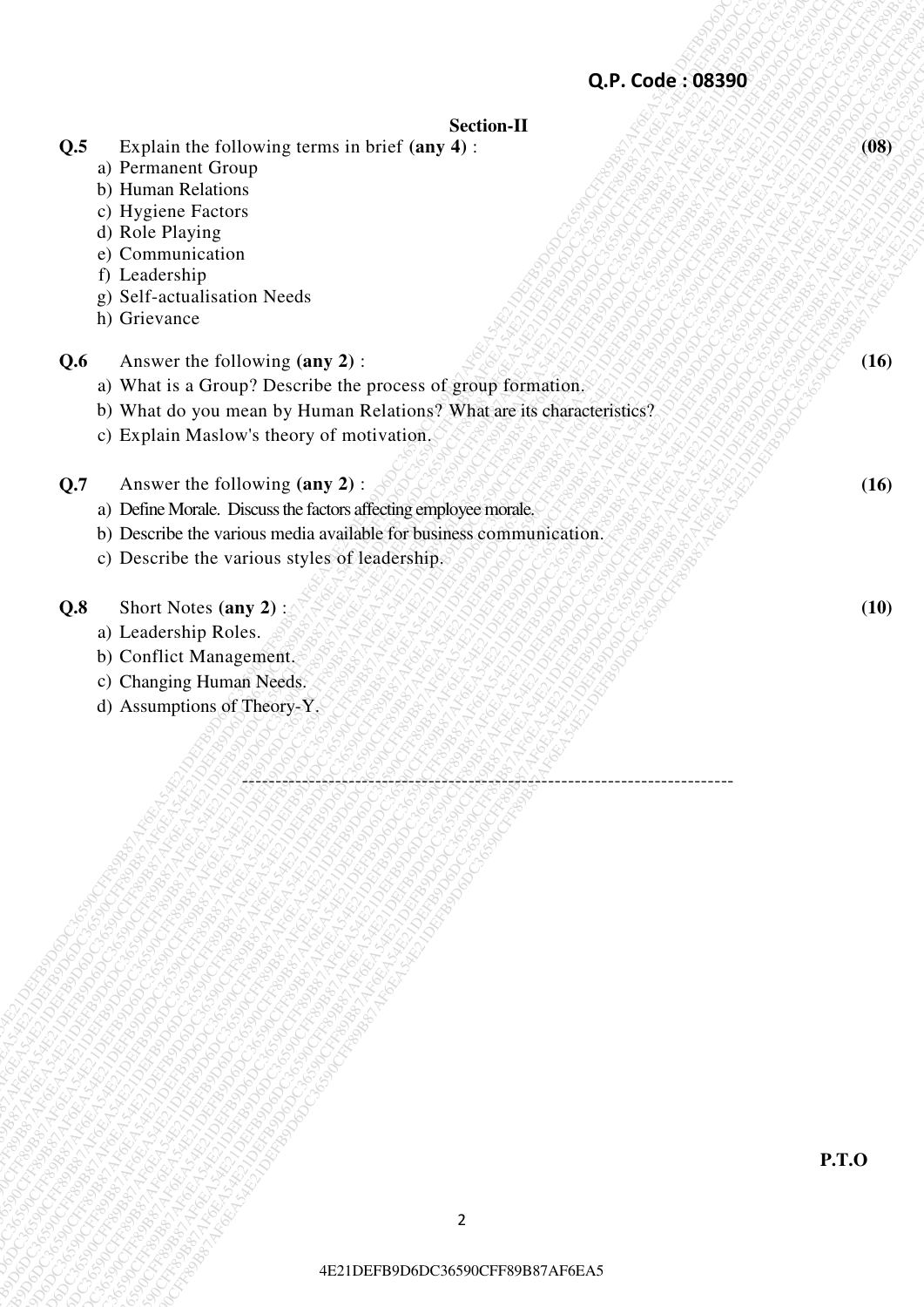#### **[वेळ**: **तीन तास] [गणु** :**१००]**

सूचना: १. सर्व प्रश्न अनिवार्य आहेत.

- २. उजवीकडील अंक प्रश्नांचे पूर्ण गुण दर्शवितात.
- ३. दोन्ही विभागांची उत्तरे एकाच उत्तर-पत्रिकेत लिहा.
- ४. मूळ इंग्रजी प्रश्न प्रमाण मानावेत.

#### **ववभाग १**

- **प्र.१ खालील सज्ञांचे थोडक्यात स्पष्टीकरण लिहा. <b>(कोणत्याही चार): ४००,४००,४००,४००,४००,४००,४००,४००** (•८)
	- अ) मानर्ी संसाधन व्र्र्स्थापन
	- ब) कार्व तपर्ील
	- क) प्रनतस्थापना
	- ड) मंडळ द्वारे मुलाखत
	- इ) उजळणी प्रशिक्षण
	- फ) हळूवारपणा
	- ग) संकल्पनात्मक कौशल्य
	- ह) जोडलेली तुलना

**प्र.२** खालील प्रश्नांची उत्तरȯ ललहा. **(कोणतीही दोन)**: **(१६)**

Q.P. Code: 08390<br>  $QP$ . Code: 08390<br>  $QP(t+1)$ <br>  $QQ(t+2)$ <br>  $\therefore$  and  $\frac{1}{2}$  and  $\frac{1}{2}$  and  $\frac{1}{2}$  and  $\frac{1}{2}$  and  $\frac{1}{2}$  and  $\frac{1}{2}$  and  $\frac{1}{2}$ <br>  $\therefore$  and  $\frac{1}{2}$  and  $\frac{1}{2}$  and  $\frac{1}{2}$  and  $\frac{1}{2$ Q.P. Code: 389390<br>  $Q.P. Code: 89290$ <br>  $Q.P. and 22290 + 22290 + 22290 + 22290 + 22290 + 22290 + 22290 + 22290 + 22290 + 22290 + 22290 + 22290 + 22290 + 22290 + 22290 + 22290 + 22290 + 22290 + 22290 + 22290 + 22290 + 22290 + 22290 + 22290 + 22290 + 22290 +$ Q.P. Code: 308590<br>
47922 1: 22 code internal consideration consideration<br>
4 code internal consideration consideration consideration<br>
2. 22 code internal bibles internal consideration consideration<br>
2. 23 code internal bib 42 E21 DEFB9D6DC36590CFF89B87AF6EA54E21DEFB9D6DC38590CFF89B87AF6EA54E21DEFB9D6DC36590CFF89B87AF6EA54E21DEFB9D6DC36590CFF89EA54E21DEFB9D6DC36590CFF89EA54E21DEFB9D6DC36590CFF89EA54E21DEFB9D6DC36590CFF89EA54E21DEFB9D6DC3659  $Q.P. Code: 08299$ <br>  $Q.P. Code: 08299$ <br>  $Q.m. 1$  and  $Q.m. 1$ <br>  $Q.m. 2$ <br>  $Q.m. 2$ <br>  $Q.m. 2$ <br>  $Q.m. 2$ <br>  $Q.m. 2$ <br>  $Q.m. 2$ <br>  $Q.m. 2$ <br>  $Q.m. 2$ <br>  $Q.m. 2$ <br>  $Q.m. 2$ <br>  $Q.m. 2$ <br>  $Q.m. 2$ <br>  $Q.m. 2$ <br>  $Q.m. 2$ <br>  $Q.m. 2$ <br>  $Q.m. 2$ <br>  $Q.m. 2$ <br>  $Q.m. 2$ <br>  $Q.m. 2$ <br> 4E21DEFB9D6DC36590CFF89B87AF6EA54E21DEFB9D6DC36590CFF89B87AF6EA54E21DEFB9D6DC36590CFF89B87AF6EA54E21DEFB9D6DC36590CFF89B87AF6EA54E21DEFB9D6DC36590CFF89B87AF6EA54E21DEFB9D6DC36590CFF89B87AF6EA5 4B-C-C-04e : 08390<br>
(and the distribution of the distribution of the distribution of the distribution of the distribution of the distribution of the distribution of the distribution of the distribution of the distributio 4B-C-C-04e : 08390<br>
(and the distribution of the distribution of the distribution of the distribution of the distribution of the distribution of the distribution of the distribution of the distribution of the distributio 4B-C-C-04e : 08390<br>
(and the distribution of the distribution of the distribution of the distribution of the distribution of the distribution of the distribution of the distribution of the distribution of the distributio 4B-C-C-04e : 08390<br>
(and the distribution of the distribution of the distribution of the distribution of the distribution of the distribution of the distribution of the distribution of the distribution of the distributio 4B-C-C-04e : 08390<br>
(and the distribution of the distribution of the distribution of the distribution of the distribution of the distribution of the distribution of the distribution of the distribution of the distributio 4B-C-C-04e : 08390<br>
(and the distribution of the distribution of the distribution of the distribution of the distribution of the distribution of the distribution of the distribution of the distribution of the distributio  $Q.P. Code: 08380$ <br>  $Q.P. Code: 08380$ <br>  $Q.P. Code: 08380$ <br>  $Q.P. Code: 08380$ <br>  $Q.P. Code: 08380$ <br>  $Q.P. Code: 08380$ <br>  $Q.P. Code: 08380$ <br>  $Q.P. Code: 08380$ <br>  $Q.P. Code: 08380$ <br>  $Q.P. Code: 08380$ <br>  $Q.P. Code: 08380$ <br>  $Q.P. Code: 08380$ <br>  $Q.P. Code: 08380$ <br>  $Q.P. Code: 08380$ <br>  $Q.P. Code: 0838$ Q.P. Code : 083390<br>  $Q.P.$  Code : 083390<br>  $qT(T+1)$ <br>  $qT(T+1)$ <br>  $qT(T+2)$ <br>  $qT(T+3)$ <br>  $qT(T+4)$ <br>  $qT(T+5)$ <br>  $qT(T+5)$ <br>  $qT(T+5)$ <br>  $qT(T+5)$ <br>  $qT(T+5)$ <br>  $qT(T+5)$ <br>  $qT(T+5)$ <br>  $qT(T+5)$ <br>  $qT(T+5)$ <br>  $qT(T+5)$ <br>  $qT(T+5)$ <br>  $qT(T+5)$ <br>  $qT(T+5)$ <br> Q.P. Code: 083390<br>  $Q.P. Code: 68390$ <br>  $Q.P. CeB: 68390$ <br>  $Q.P. He: B = (B + B + B)H = R$ <br>  $Q.P. Be: B = (B + B)H = R$ <br>  $Q.P. Be: B = (B + B)H = R$ <br>  $Q.P. Be: B = (B + B)H = R$ <br>  $Q.P. Be: B = (B + B)H = R$ <br>  $Q.P. Be: B = (B + B)H = R$ <br>  $Q.P. Be: B = (B + B)H = R$ <br>  $Q.P. Be: B = (B + B)H = R$ <br>  $Q.P. Be: B = (B + B)H = R$ Q.P. Code : 083390<br>  $Q.P.$  Code : 083390<br>  $Q.P.$  Code : 083390<br>  $Q.P.$  Code : 083390<br>  $Q.P.$  Code : 083390<br>  $Q.P.$  Code : 083390<br>  $Q.P.$  Code : 083390<br>  $Q.P.$  Code : 083390<br>  $Q.P.$  Code : 083390<br>  $Q.P.$  Code : 083390<br>  $Q.P.$  Code : **42.9** Code : 088390<br>  $\frac{1}{2}$ <br>  $\frac{1}{2}$  Code : 088390<br>  $\therefore$  Code : 088390<br>  $\therefore$  Code : 388390<br>  $\therefore$  Code : and the straight and the search and the search and the search and the search and the search as a computer of Q.P. Code : 08390<br>  $\frac{1}{2}$ <br>  $\frac{1}{2}$ <br>  $\frac{1}{2}$ <br>  $\frac{1}{2}$ <br>  $\frac{1}{2}$ <br>  $\frac{1}{2}$ <br>  $\frac{1}{2}$ <br>  $\frac{1}{2}$ <br>  $\frac{1}{2}$ <br>  $\frac{1}{2}$ <br>  $\frac{1}{2}$ <br>  $\frac{1}{2}$ <br>  $\frac{1}{2}$ <br>  $\frac{1}{2}$ <br>  $\frac{1}{2}$ <br>  $\frac{1}{2}$ <br>  $\frac{1}{2}$ <br>  $\frac{1}{2}$ <br>  $\frac{$ Q.P. Code : 083590<br>  $\frac{1}{2}$ <br>  $\frac{1}{2}$  and  $\frac{1}{2}$  and  $\frac{1}{2}$  and  $\frac{1}{2}$ <br>  $\frac{1}{2}$  and  $\frac{1}{2}$  and  $\frac{1}{2}$  and  $\frac{1}{2}$  and  $\frac{1}{2}$  and  $\frac{1}{2}$ <br>  $\frac{1}{2}$  and  $\frac{1}{2}$  and  $\frac{1}{2}$  and  $\frac{1}{2}$ <br>  $\frac$ 4E21DEFB9D6DC36590CFF89B87AF6EA54E21DEFB9D6DC36590CFF89B87AF6EA54E21DEFB9D6DC36590CFF89B87AF6EA54E21DEFB9D6DC36590CFF89B87AF6EA54E21DEFB9D6DC36590CFF89B87AF6EA54E21DEFB9D6DC36590CFF89B87AF6EA5 अ) बदलत्या व्यावसायिक पर्यावरणामुळे मानवी संसाधन व्यावस्थापनात येणाऱ्या आव्हानांची चर्चा करा.

- ब) मानवी संसाधन नियोजन म्हणजे काय? त्याचे महत्व स्पष्ट करा.
- क) कर्मचारी निवड म्हणजे काय? कर्मचारी निवड प्रक्रियेतील टप्प्यांचे वर्णन करा.
- **प्र.३** खालील प्रश्नांची उत्तरȯ ललहा. **(कोणतीही दोन): (१६)**
	- अ) यशस्वी मुलाखतीसाठीच्या मार्गदर्शक तत्वांची चर्चा करा.
	- ब) प्रशिक्षणाची व्याख्या लिहा. कर्मचाऱ्याला देणाऱ्या प्रशिक्षणाचे महत्व स्पष्ट करा.
	- क) कार्यसिद्धी मूल्यमापनाची व्याख्या लिहा. कार्यसिद्धी मूल्यमापनाच्या पारंपरिक पद्धतींचे वर्णन करा.

## **प्र.४** टीपा ललहा **(कोणत्याही दोन): (१०)**

- अ) भरतीचे बहिर्गत स्त्रोत.
- ब) कार्य विश्लेषणाचे उपयोग.
- क) व्यवस्थापकीय कौशल्य.
- ड) कार्यसिद्धी मुल्यमापनाचे महत्व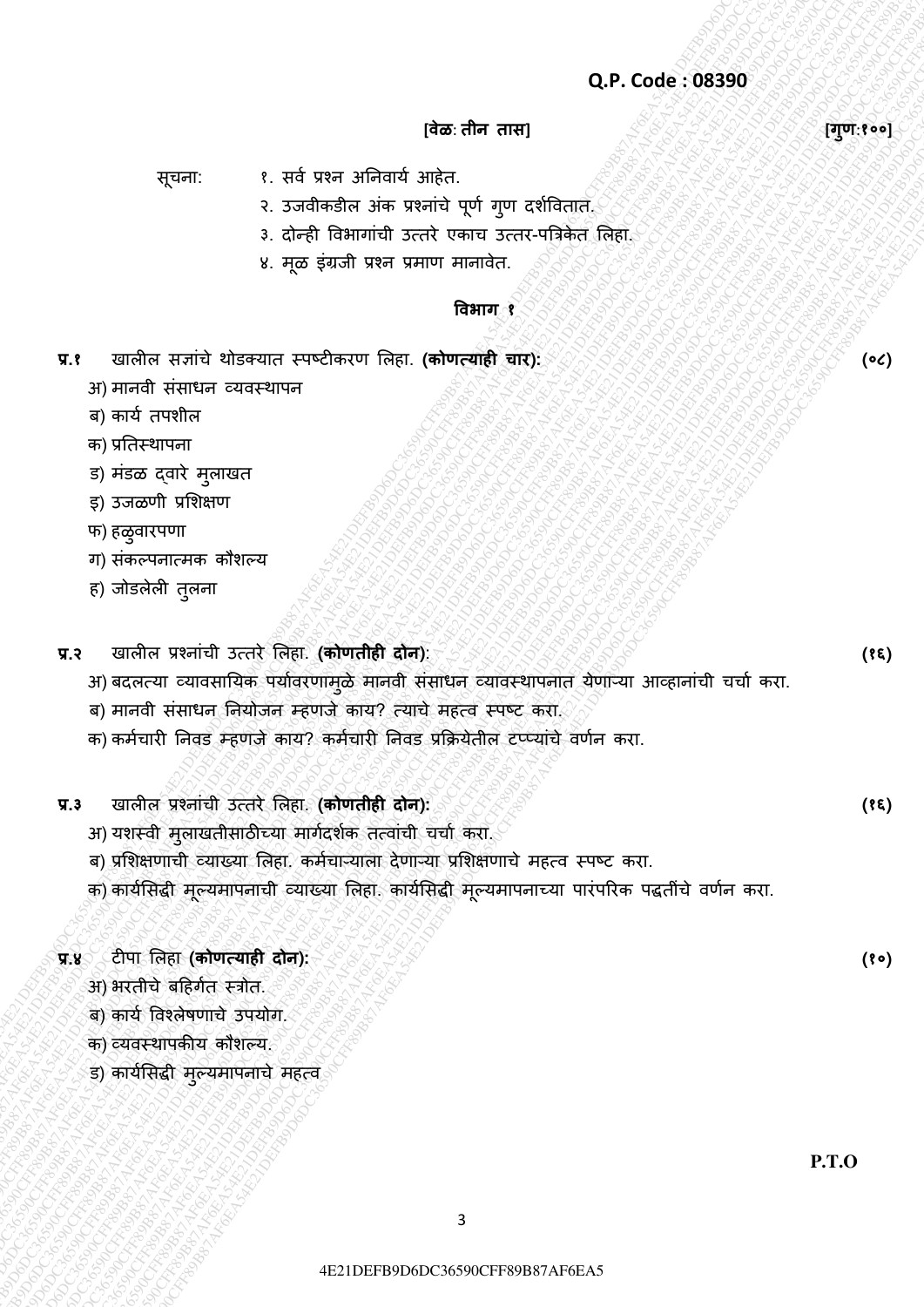**प्र.५** खालील सज्ांचȯ थȪडक्र्ात स्पष्टीकरर् ललहा **(कोणत्याही चार): (०८)**

- अ) कार्म गट
- ब) मानर्ी संबंध
- क) आरोग्यशास्त्र विषयक घटक
- ड) भूमिका वठविणे
- इ) संदेशवहन
- फ) नेतृत्व
- ग) स्र्तःची पररपती गरजा ू
- ह) तक्रार

**प्र.६** खालील प्रश्नांची उत्तरȯ ललहा **(कोणतीही दोन): (१६)**

- अ) गट म्हणजे काय? गट निर्मितीतील टप्प्यांचे वर्णन करा.
- ब) मानवी संबंध म्हणजे काय? त्याची वैशिष्ट्ये कोणती?
- क) मास्लोच्या अभिप्रेरणेचा सिद्धांत स्पष्ट करा.
- **प्र.७** खालील प्रश्नांची उत्तरȯ ललहा. **(कोणतीही दोन): (१६)**
- Q.P. Code: 08390<br>
2) Statistics and Content of the statistics of the statistics of the statistics and content<br>equal diverse and content of the statistics and content of the statistics of the statistics of the statistics o 42.4 exides areint bisearce excelescor folio (othersets) 42.6.068390<br>
42.9 experiments:<br>
45.9 experiments:<br>
45.9 experiments:<br>
45.9 experiments:<br>
45.9 experiments:<br>
45.9 experiments:<br>
45.9 experiments:<br>
45.9 experiments:<br> Q.P. code: 08850<br>
29. encience as a subsect from the state and the state of the state of the state of the state of the state of<br>
21 or a subsect from the state and the state of the state of the state of the state of the s Q.P. confirm a ratio durates certains the columnistic of the columnistic of the columnistic of the second and second a second and second a second and second a second and second a second and second a second and second a se Q.P.Code: 08390<br>
37.9 erach erach erach erach erach erach erach erach erach erach erach erach erach erach erach erach erach erach erach erach erach erach erach erach erach erach erach erach erach erach erach erach erach e Q.P communiter reside changes residence for the (above each tracy)<br>  $\mu_3$  are set a construct for the computer of the computer of the computer of the computer of the computer of the computer of the computer of the comput Q.P. code is each of each of the state of the state of the state of the state of the state of the state of the state of the state of the state of the state of the state of the state of the state of the state of the state Q.P. code is each of each of the state of the state of the state of the state of the state of the state of the state of the state of the state of the state of the state of the state of the state of the state of the state Q.P. code is each of each of the state of the state of the state of the state of the state of the state of the state of the state of the state of the state of the state of the state of the state of the state of the state Q.P. code is each of each of the state of the state of the state of the state of the state of the state of the state of the state of the state of the state of the state of the state of the state of the state of the state Q.P. code is each of each of the state of the state of the state of the state of the state of the state of the state of the state of the state of the state of the state of the state of the state of the state of the state Q.P. code is each of each of the state of the state of the state of the state of the state of the state of the state of the state of the state of the state of the state of the state of the state of the state of the state Q.P. Code: 08380<br>  $\sigma_2$ <br>  $\sigma_3$  explicit require the state of the context context context<br>  $\sigma_3$  explication in the state of the context context<br>  $\sigma_3$  explication in the state of the context context context context co 424 Soften track the sense of the contenent first environment area.<br>
29. December 1999<br>
29. December 1999<br>
29. December 1999<br>
29. December 1999<br>
29. December 1999<br>
29. December 1999<br>
29. December 1999<br>
29. December 1999<br>  $Q,P$  contain entry determine everybes on the contempt and contempt and contempt and contempt and contempt and contempt and contempt and contempt and contempt and contempt and contempt and contempt and contempt and contemp Q.P. Code - 083390<br>  $\frac{4}{3}$ <br>  $\frac{3}{2}$  code - 083390<br>  $\frac{3}{2}$  code - 083496<br>  $\frac{3}{2}$  comparison received Breads<br>  $\frac{3}{2}$  code  $\frac{3}{2}$ <br>  $\frac{3}{2}$  code  $\frac{3}{2}$ <br>  $\frac{3}{2}$  code  $\frac{3}{2}$ <br>  $\frac{3}{2}$  code  $\frac{3}{2}$ 42.4 and the start of the start of the start of the start of the start of the start of the start of the start of the start of the start of the start of the start of the start of the start of the start of the start of the s 429 CFF88 THRS Viewers cvecteron freq (editorcon) CFF8 CFF89 AF6EA54E21DEFB9D6DC36590CFF89B87A76EA54E21DEFB9D6DC36590CFF89B87AF6EA54E21DEFB9D6DC36590CFF89B87AF6EA54E21DEFB9D6DC36590CFF89B87AF6EA54E21DEFB9D6DC36590CFF89B87A Q.P. Code: 083590<br>
2P. Code: 083590<br>
2) starting are<br>
expected as the starting frequency transformation and the starting area of the starting and a<br>
starting area of the starting and a starting and a starting and a starti EXP commin starts whereas every conducts where determine with conducts with the conduct of the starts and the starts are starts and the starts are starts are conducted as a start of the starts are conducted as a start of t अ) मनोधैर्याची संज्ञा लिहा. कर्मचाऱ्यांच्या मनोधैर्यावर परिणाम करणारे घटक कोणते?
	- ब) उदयोगधंद्यातील संदेशवहनासाठी उपलब्ध असणाऱ्या विविध माध्यमांचे वर्णन करा
	- क) नेतृत्वाचे विविध प्रकार विषद करा.

#### **प्र.८** टीपा ललहा **(कोणत्याही दोन): (१०)**

- अ) नेतृत्वाचे भूमिका
- ब) वादविवाद निराकरण
- क) बदलत्र्ा मानर्ी गरजा
- ड) 'र्' लसद्धांताची पार्री

---------------------------------------------------------------------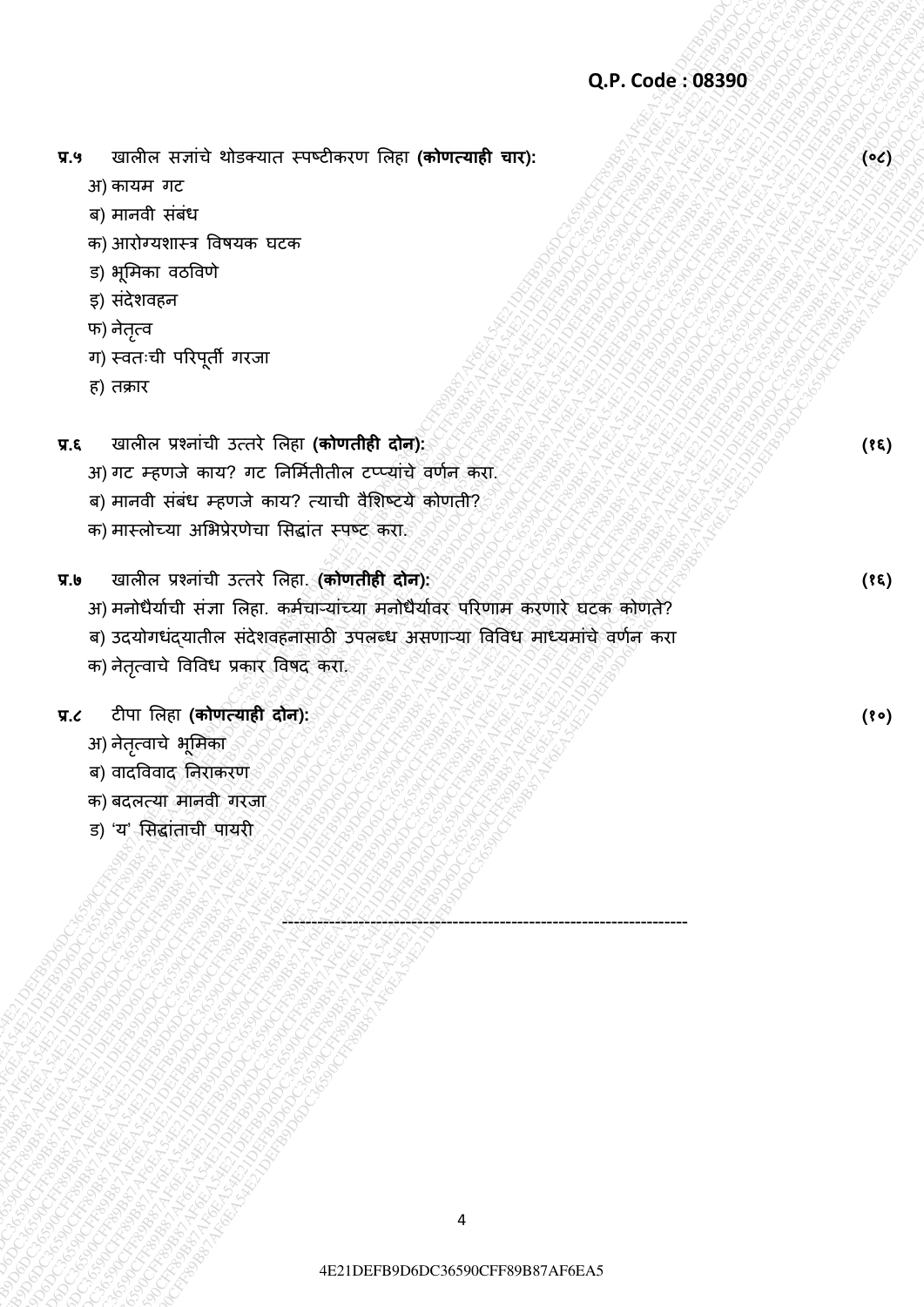- (2) **IDOL Students** should attempt any **five** questions from Q. No. **1** to **8**.
- (3) Q. No. **9** is **compulsory** for **IDOL** Students **only**.
- (4) **Figures** to the **right** indicate **full** marks.
- 1. Answer the following :—

| <b>Export Management</b><br>(Paper- VI) (16/05/2017)<br><b>Regular Students ]</b><br>$(2\%$ Hours)<br><b>IDOL &amp; Other Students ]</b><br>(3 Hours)<br>Regular Students should attempt any five questions from Q. No. 1 to 8.<br>N.B.<br>(1)<br><b>IDOL Students</b> should attempt any five questions from Q. No. 1 to 8.<br>(2)<br>Q. No. 9 is compulsory for IDOL Students only.<br>(3)<br>Figures to the right indicate full marks.<br>(4)<br>Answer the following :-<br>1.<br>(a) Define Export Management. Explain the need for export management to the<br>exporting country and to an export firm.<br>(b) State and explain functions of export manager.<br>Answer the following :-<br>2.<br>(a) Discuss the trends in composition and direction of India's foreign trade.<br>(b) Explain the reasons for India's poor share in the world trade.<br>3.<br>Answer the following : $\Rightarrow$<br>(a) What are Trade barriers ? Distinguish between tariff and non-tariff barriers.<br>(b) Define Trade blocs. Discuss the working of any two trade blocs.<br>Answer the following: $\leftarrow$<br>4.<br>(a) What are the salient features of Foreign Trade Policy 2015-2020?<br>8<br>(b) Explain the importance of the following export promotion organisations :-<br>$(i)$ ITPO<br>(ii) FIEO.<br>Answer the following :-<br>5.<br>(a) Explain in brief different modes of entry in foreign markets.<br>(b) Explain the concepts of 'Product Life Cycle' and 'Product Branding' with suitable<br>examples.<br>Answer the following $:=$<br>6.<br>(a) What do you mean by 'Export Pricing' ? Explain main export price quotations.<br>(b) What is meant by 'Packing Credit' ? Discuss its important features.<br>7. Answer the following:<br>(a) Explain shipping and customs formalities in export procedure.<br>(b) What do you mean by 'Export incentives' ? Explain any five incentives available<br>to Indian exporters.<br><b>TURN OVER</b> | <b>T.Y.B.A</b><br><b>COMMERCE</b> |                       |
|--------------------------------------------------------------------------------------------------------------------------------------------------------------------------------------------------------------------------------------------------------------------------------------------------------------------------------------------------------------------------------------------------------------------------------------------------------------------------------------------------------------------------------------------------------------------------------------------------------------------------------------------------------------------------------------------------------------------------------------------------------------------------------------------------------------------------------------------------------------------------------------------------------------------------------------------------------------------------------------------------------------------------------------------------------------------------------------------------------------------------------------------------------------------------------------------------------------------------------------------------------------------------------------------------------------------------------------------------------------------------------------------------------------------------------------------------------------------------------------------------------------------------------------------------------------------------------------------------------------------------------------------------------------------------------------------------------------------------------------------------------------------------------------------------------------------------------------------------------------------------------------------------------------------------------------------------------------|-----------------------------------|-----------------------|
|                                                                                                                                                                                                                                                                                                                                                                                                                                                                                                                                                                                                                                                                                                                                                                                                                                                                                                                                                                                                                                                                                                                                                                                                                                                                                                                                                                                                                                                                                                                                                                                                                                                                                                                                                                                                                                                                                                                                                              |                                   | <b>QP Code: 08394</b> |
|                                                                                                                                                                                                                                                                                                                                                                                                                                                                                                                                                                                                                                                                                                                                                                                                                                                                                                                                                                                                                                                                                                                                                                                                                                                                                                                                                                                                                                                                                                                                                                                                                                                                                                                                                                                                                                                                                                                                                              |                                   | [Total Marks: 80      |
|                                                                                                                                                                                                                                                                                                                                                                                                                                                                                                                                                                                                                                                                                                                                                                                                                                                                                                                                                                                                                                                                                                                                                                                                                                                                                                                                                                                                                                                                                                                                                                                                                                                                                                                                                                                                                                                                                                                                                              |                                   | [Total Marks: 100     |
|                                                                                                                                                                                                                                                                                                                                                                                                                                                                                                                                                                                                                                                                                                                                                                                                                                                                                                                                                                                                                                                                                                                                                                                                                                                                                                                                                                                                                                                                                                                                                                                                                                                                                                                                                                                                                                                                                                                                                              |                                   |                       |
|                                                                                                                                                                                                                                                                                                                                                                                                                                                                                                                                                                                                                                                                                                                                                                                                                                                                                                                                                                                                                                                                                                                                                                                                                                                                                                                                                                                                                                                                                                                                                                                                                                                                                                                                                                                                                                                                                                                                                              |                                   | 8                     |
|                                                                                                                                                                                                                                                                                                                                                                                                                                                                                                                                                                                                                                                                                                                                                                                                                                                                                                                                                                                                                                                                                                                                                                                                                                                                                                                                                                                                                                                                                                                                                                                                                                                                                                                                                                                                                                                                                                                                                              |                                   | 8                     |
|                                                                                                                                                                                                                                                                                                                                                                                                                                                                                                                                                                                                                                                                                                                                                                                                                                                                                                                                                                                                                                                                                                                                                                                                                                                                                                                                                                                                                                                                                                                                                                                                                                                                                                                                                                                                                                                                                                                                                              |                                   |                       |
|                                                                                                                                                                                                                                                                                                                                                                                                                                                                                                                                                                                                                                                                                                                                                                                                                                                                                                                                                                                                                                                                                                                                                                                                                                                                                                                                                                                                                                                                                                                                                                                                                                                                                                                                                                                                                                                                                                                                                              |                                   | 8                     |
|                                                                                                                                                                                                                                                                                                                                                                                                                                                                                                                                                                                                                                                                                                                                                                                                                                                                                                                                                                                                                                                                                                                                                                                                                                                                                                                                                                                                                                                                                                                                                                                                                                                                                                                                                                                                                                                                                                                                                              |                                   | 8                     |
|                                                                                                                                                                                                                                                                                                                                                                                                                                                                                                                                                                                                                                                                                                                                                                                                                                                                                                                                                                                                                                                                                                                                                                                                                                                                                                                                                                                                                                                                                                                                                                                                                                                                                                                                                                                                                                                                                                                                                              |                                   |                       |
|                                                                                                                                                                                                                                                                                                                                                                                                                                                                                                                                                                                                                                                                                                                                                                                                                                                                                                                                                                                                                                                                                                                                                                                                                                                                                                                                                                                                                                                                                                                                                                                                                                                                                                                                                                                                                                                                                                                                                              |                                   | 8<br>8                |
|                                                                                                                                                                                                                                                                                                                                                                                                                                                                                                                                                                                                                                                                                                                                                                                                                                                                                                                                                                                                                                                                                                                                                                                                                                                                                                                                                                                                                                                                                                                                                                                                                                                                                                                                                                                                                                                                                                                                                              |                                   |                       |
|                                                                                                                                                                                                                                                                                                                                                                                                                                                                                                                                                                                                                                                                                                                                                                                                                                                                                                                                                                                                                                                                                                                                                                                                                                                                                                                                                                                                                                                                                                                                                                                                                                                                                                                                                                                                                                                                                                                                                              |                                   | 8                     |
|                                                                                                                                                                                                                                                                                                                                                                                                                                                                                                                                                                                                                                                                                                                                                                                                                                                                                                                                                                                                                                                                                                                                                                                                                                                                                                                                                                                                                                                                                                                                                                                                                                                                                                                                                                                                                                                                                                                                                              |                                   |                       |
|                                                                                                                                                                                                                                                                                                                                                                                                                                                                                                                                                                                                                                                                                                                                                                                                                                                                                                                                                                                                                                                                                                                                                                                                                                                                                                                                                                                                                                                                                                                                                                                                                                                                                                                                                                                                                                                                                                                                                              |                                   |                       |
|                                                                                                                                                                                                                                                                                                                                                                                                                                                                                                                                                                                                                                                                                                                                                                                                                                                                                                                                                                                                                                                                                                                                                                                                                                                                                                                                                                                                                                                                                                                                                                                                                                                                                                                                                                                                                                                                                                                                                              |                                   |                       |
|                                                                                                                                                                                                                                                                                                                                                                                                                                                                                                                                                                                                                                                                                                                                                                                                                                                                                                                                                                                                                                                                                                                                                                                                                                                                                                                                                                                                                                                                                                                                                                                                                                                                                                                                                                                                                                                                                                                                                              |                                   | 8                     |
|                                                                                                                                                                                                                                                                                                                                                                                                                                                                                                                                                                                                                                                                                                                                                                                                                                                                                                                                                                                                                                                                                                                                                                                                                                                                                                                                                                                                                                                                                                                                                                                                                                                                                                                                                                                                                                                                                                                                                              |                                   | 8                     |
|                                                                                                                                                                                                                                                                                                                                                                                                                                                                                                                                                                                                                                                                                                                                                                                                                                                                                                                                                                                                                                                                                                                                                                                                                                                                                                                                                                                                                                                                                                                                                                                                                                                                                                                                                                                                                                                                                                                                                              |                                   |                       |
|                                                                                                                                                                                                                                                                                                                                                                                                                                                                                                                                                                                                                                                                                                                                                                                                                                                                                                                                                                                                                                                                                                                                                                                                                                                                                                                                                                                                                                                                                                                                                                                                                                                                                                                                                                                                                                                                                                                                                              |                                   | 8<br>8                |
|                                                                                                                                                                                                                                                                                                                                                                                                                                                                                                                                                                                                                                                                                                                                                                                                                                                                                                                                                                                                                                                                                                                                                                                                                                                                                                                                                                                                                                                                                                                                                                                                                                                                                                                                                                                                                                                                                                                                                              |                                   |                       |
|                                                                                                                                                                                                                                                                                                                                                                                                                                                                                                                                                                                                                                                                                                                                                                                                                                                                                                                                                                                                                                                                                                                                                                                                                                                                                                                                                                                                                                                                                                                                                                                                                                                                                                                                                                                                                                                                                                                                                              |                                   | 8<br>8                |
|                                                                                                                                                                                                                                                                                                                                                                                                                                                                                                                                                                                                                                                                                                                                                                                                                                                                                                                                                                                                                                                                                                                                                                                                                                                                                                                                                                                                                                                                                                                                                                                                                                                                                                                                                                                                                                                                                                                                                              |                                   |                       |
|                                                                                                                                                                                                                                                                                                                                                                                                                                                                                                                                                                                                                                                                                                                                                                                                                                                                                                                                                                                                                                                                                                                                                                                                                                                                                                                                                                                                                                                                                                                                                                                                                                                                                                                                                                                                                                                                                                                                                              |                                   |                       |

- (b) State and explain functions of export manager.
- 2. Answer the following :—
	- (a) Discuss the trends in composition and direction of India's foreign trade.
	- (b) Explain the reasons for India's poor share in the world trade.
- 3. Answer the following  $\frac{1}{2}$ 
	- (a) What are Trade barriers ? Distinguish between tariff and non-tariff barriers.
	- (b) Define Trade blocs. Discuss the working of any two trade blocs.
- 4. Answer the following :
	- (a) What are the salient features of Foreign Trade Policy 2015-2020 ? **8**
	- (b) Explain the importance of the following export promotion organisations :— (i) ITPO **8**
		- (ii) FlEO.
- 5. Answer the following :-
	- (a) Explain in brief different modes of entry in foreign markets.
	- (b) Explain the concepts of 'Product Life Cycle' and 'Product Branding' with suitable examples. **8**
- 6. Answer the following :—
	- (a) What do you mean by 'Export Pricing' ? Explain main export price quotations. **8**
	- (b) What is meant by 'Packing Credit' ? Discuss its important features.
- 7. Answer the following :—
	- (a) Explain shipping and customs formalities in export procedure.
	- (b) What do you mean by 'Export incentives' ? Explain any five incentives available to Indian exporters. **8**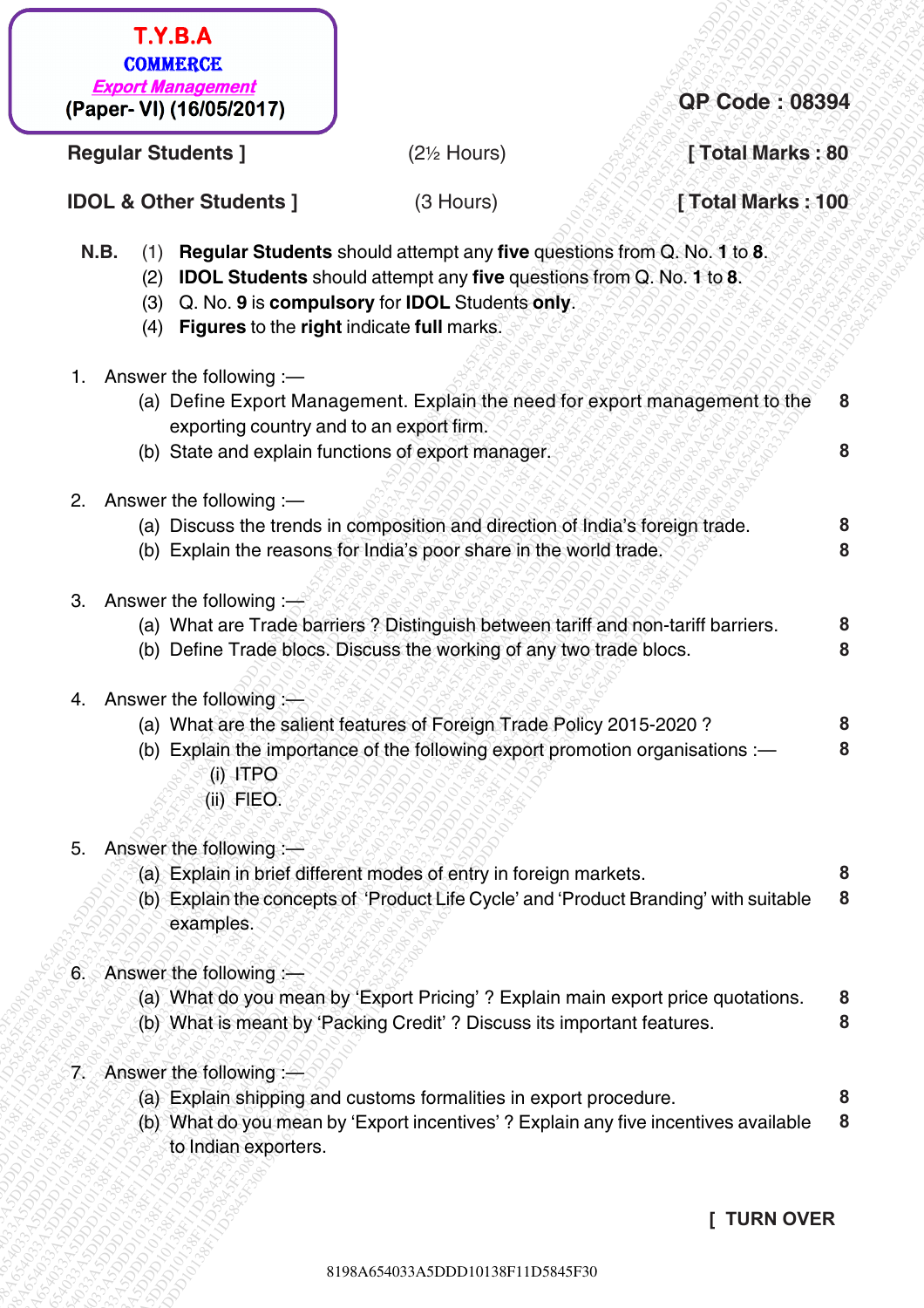16

20

- 8. Write short notes on any four of the following :-
	- (a) WTO
	- (b) EXIM Bank
	- (c) Export marketing Plan
	- (d) Letter of Credit
	- (e) Export Pricing Strategies
	- (f) New Product Development
	- (g) Services Exports.

#### (Only for IDOL Student)

- 9. Discuss any two of the following :-
	- (a) Problems in International trade
	- (b) ECGC
	- (c) Break-even pricing.

(मराठी रूपांतर)

नियमित विद्यार्थ्यांसाठी 1

(२ तास ३० मिनिटे)

[ एकूण गुण : ८०

[ एकूण गुण : १००

- दर व मक्त अध्ययन संस्थेच्या विद्यार्थ्यांसाठी ]ं (३ तास)
	- सूचना: (१) नियमित विद्यार्थ्यांनी प्रश्न क्र. १ ते ८ मधील कोणतेही ५ प्रश्न सोडवणे.
		- (२) दर व मुत्त्क अध्ययन संस्थेच्या विद्यार्थ्यांनी प्रश्न क्र. १ ते ८ मधील कोणतेही ५ प्रश्न मोडवणे
		- (३) दर व मुत्त्क अध्ययन संस्थेच्या विद्यार्थ्यांनी प्रश्न क्र. ९ सोडवणे.
		- (४) उजवीकडील अंक प्रश्नांचे पूर्ण गुण दर्शवितात.
		- (५) मूळ इंग्रजी प्रश्न प्रमाण मानावेत.
- १ँ खालील प्रश्न सोडवा :-
	- (अ) निर्यात व्यवस्थापकाची व्याख्या लिहा. राष्ट्र व उद्योग धंद्यासाठी निर्यात व्यवस्थापनाची गरज विशद  $\mathcal{L}$ करा  $\overline{\mathcal{L}}$
	- (ब) निर्यात व्यवस्थापकाची कार्ये विशद करा.
- २. खालील प्रश्न सोडवा :-
	- (अ) भारताच्या निर्यात व्यापाराची रचना व दिशा यातील कलांची चर्चा करा.  $\boldsymbol{\zeta}$
	- (ब) जागतिक व्यापारातील भारताचा वाटा कमी असण्याची कारणे विशट करा.

**I TURN OVER** 

 $\overline{\mathcal{L}}$